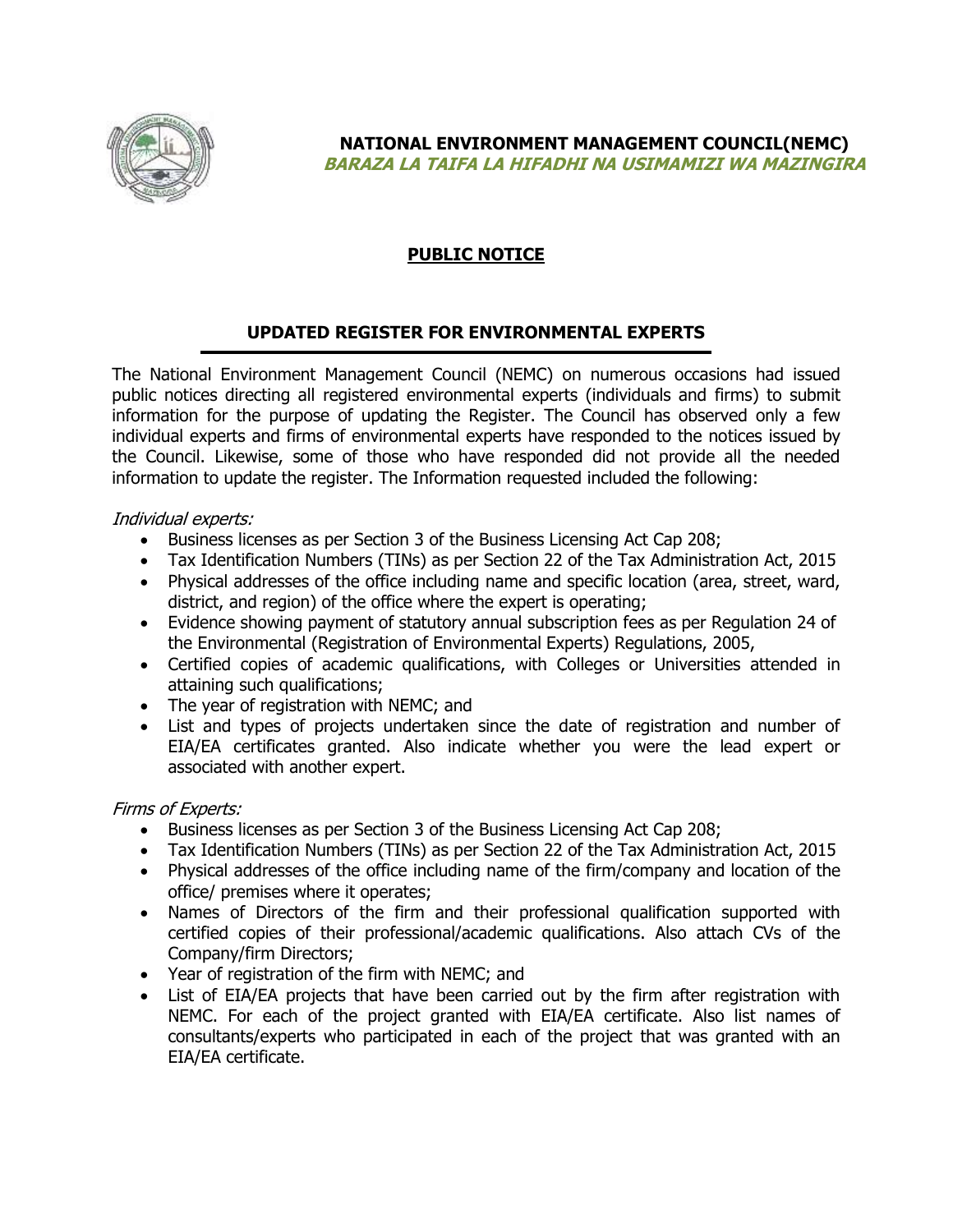Updating the Register of experts is in accordance to Regulation 23 of the Environmental (Registration of Environmental Experts), Regulation, 2005, which stipulates that the Registrar has the responsibility to maintain an up to date Register with names of certified and registered environmental experts. The review of the submitted information for updating the register as of 2018, showed the following:

Out of **819** registered individuals **and 159** firms of environmental experts for **conducting EIA,** only **33** registered individuals **and 37** firms of environmental experts have complete information in our register.

Out of **370** registered individuals **and 86** firms of environmental experts for **conducting EA**, only **23** registered individuals **and 26** firms of environmental experts have complete information in our register.

The list of Individual experts who have complete submissions is shown below: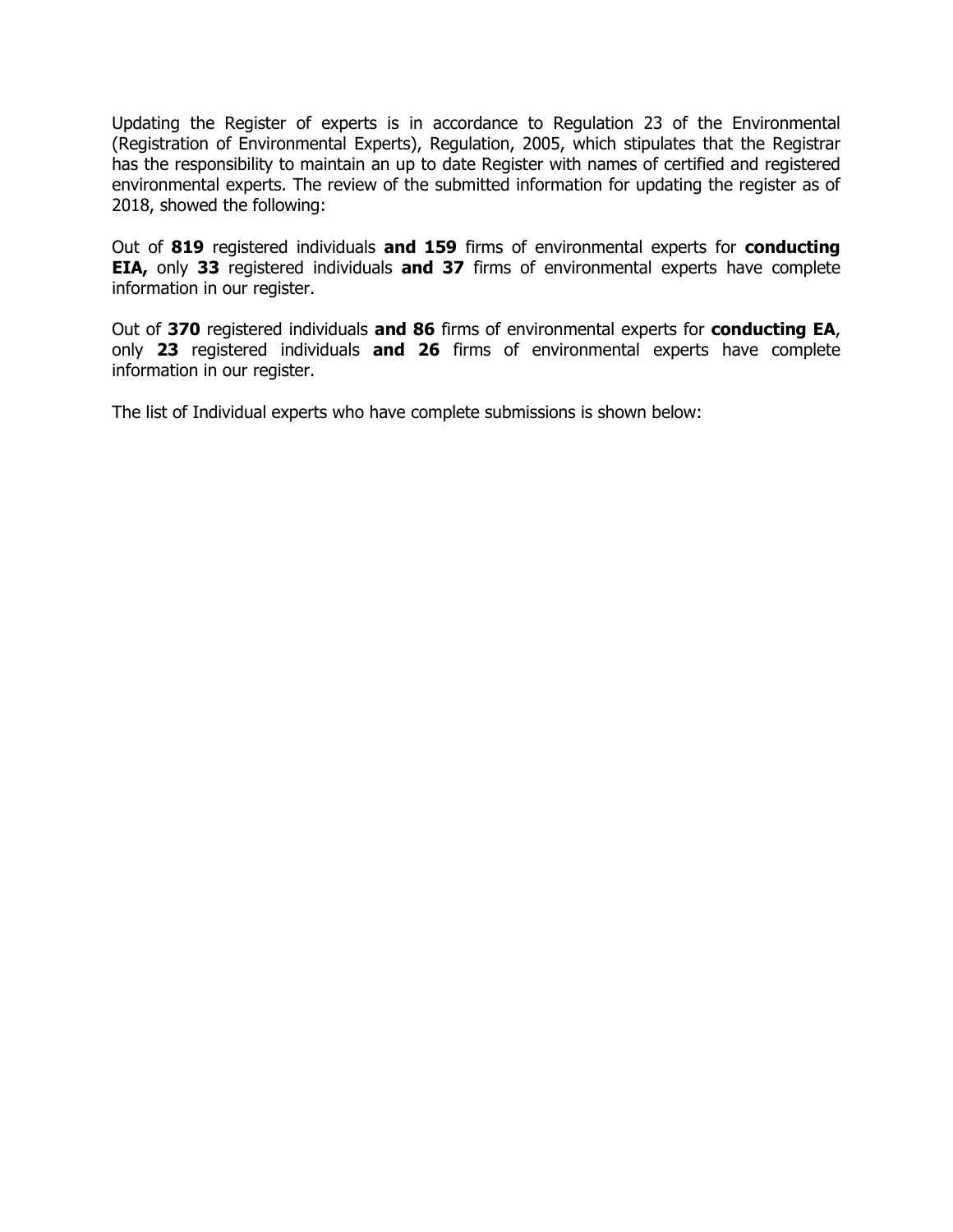## **INDIVIDUAL ENVIRONMENTAL EXPERTS WHO HAVE COMPLETE INFORMATION AND ARE ELIGIBLE TO REGISTER PROJECTS WITH THE COUNCIL**

| S/N | <b>NAME</b>                            | PHYSICAL ADDRESS                                                          | EIA REG. NUMBER            | EA REG.<br><b>NUMBER</b> |
|-----|----------------------------------------|---------------------------------------------------------------------------|----------------------------|--------------------------|
| 1.  | <b>ENG. SHABANI</b><br><b>MARIJANI</b> | P. O. BOX 35892, DAR ES<br><b>SALAAM</b>                                  | NEMC/EIA/0196              | NEMC/EA/0010<br>0        |
| 2.  | <b>RICHARD E</b><br><b>MGAMBWA</b>     | P. O. BOX 2786, DAR ES<br><b>SALAAM</b>                                   | NEMC/EIA/0190              | NEMC/EA/0094             |
| 3.  | <b>JACKSON M LYIMO</b>                 | P. O. BOX 3930, DAR ES<br><b>SALAAM</b>                                   | NEMC/EIA/0543              | NEMC/EA/0262             |
| 4.  | <b>HEZRON DEUS</b><br><b>TUNGARAZA</b> | P. O. BOX 14260,<br><b>ARUSHA</b>                                         | NEMC/EIA/0547              |                          |
| 5.  | FUMBA N MALIMA                         | P. O. BOX 1843, 2514<br>SOWETO MOSHI                                      | <b>NEMC/ EIA/ 0447</b>     | NEMC/EA/<br>0258         |
| 6.  | <b>BERLISON ANDREW</b>                 | P.O.BOX 3939, DAR ES<br><b>SALAAM</b>                                     | <b>NEMC/ EIA/ 0114</b>     | NEMC/EA/<br>0108         |
| 7.  | <b>EDSON ROBERT</b>                    | P. O. BOX 63051, DAR ES<br><b>SALAAM</b>                                  | EC/ EE- EIA/ 2018/<br>0012 | NEMC/EA/<br>0282         |
| 8.  | <b>EZEKIEL S.MATONDO</b>               | Kilungule Bunju A P.O.<br>Box 32533 Kinondoni DSM                         | NEMC/EIA/0326              | NEMC/EA/0210             |
| 9.  | <b>JONES PHILEMON</b><br><b>MUSHI</b>  | P.O. Box 13953 Arusha                                                     | <b>NEMC/ EIA/ 0468</b>     |                          |
| 10. | <b>ENG. LAIT</b><br><b>SIMUKANGA</b>   | Kilimo Road, Kilimo II,<br>temeke, P.O. Box 6668<br><b>DSM</b>            | NEMC/EIA/0032              | NEMC/EA/0207             |
| 11. | <b>NICHOLAUS</b><br><b>MWAGENI</b>     | Makongo Juu P.O. Box<br>35176 DSM                                         | NEMC/EIA/0491              | NEMC/EA/0231             |
| 12. | <b>RUKIA ISMAIL</b>                    | P.O. Box 35176 DSM                                                        | NEMC/EIA/0501              |                          |
| 13. | DR. JUMA MOHAMED                       | Mlimani Tower. 8th Floor,<br>Sam Nujoma Road, P.O.<br>Box 72235, DSM      | NEMC/EIA/0306              | NEMC/EA/0147             |
| 14. | <b>HAPPY GODFREY</b>                   | TGB House, Room No.<br>301, Mikocheni Ind. Area,<br>P.O. Box 2786 DSM     | NEMC/EIA/0548              | <b>NEMC/EA/0259</b>      |
| 15. | <b>ENG. HAMZA RAJABU</b>               | Mtoni Mtongani, Temeke,<br>Plot No. 122/1 Block C, P.<br>O. Box 72765 DSM | EC/EE-<br>EIA/2018/0027    |                          |
| 16. | <b>JOHN MOCHO</b><br><b>LUBUVA</b>     | Mwai Kibaki Road, Mbezi<br>Beach, Plot No. 450/4                          | NEMC/EIA/0145              |                          |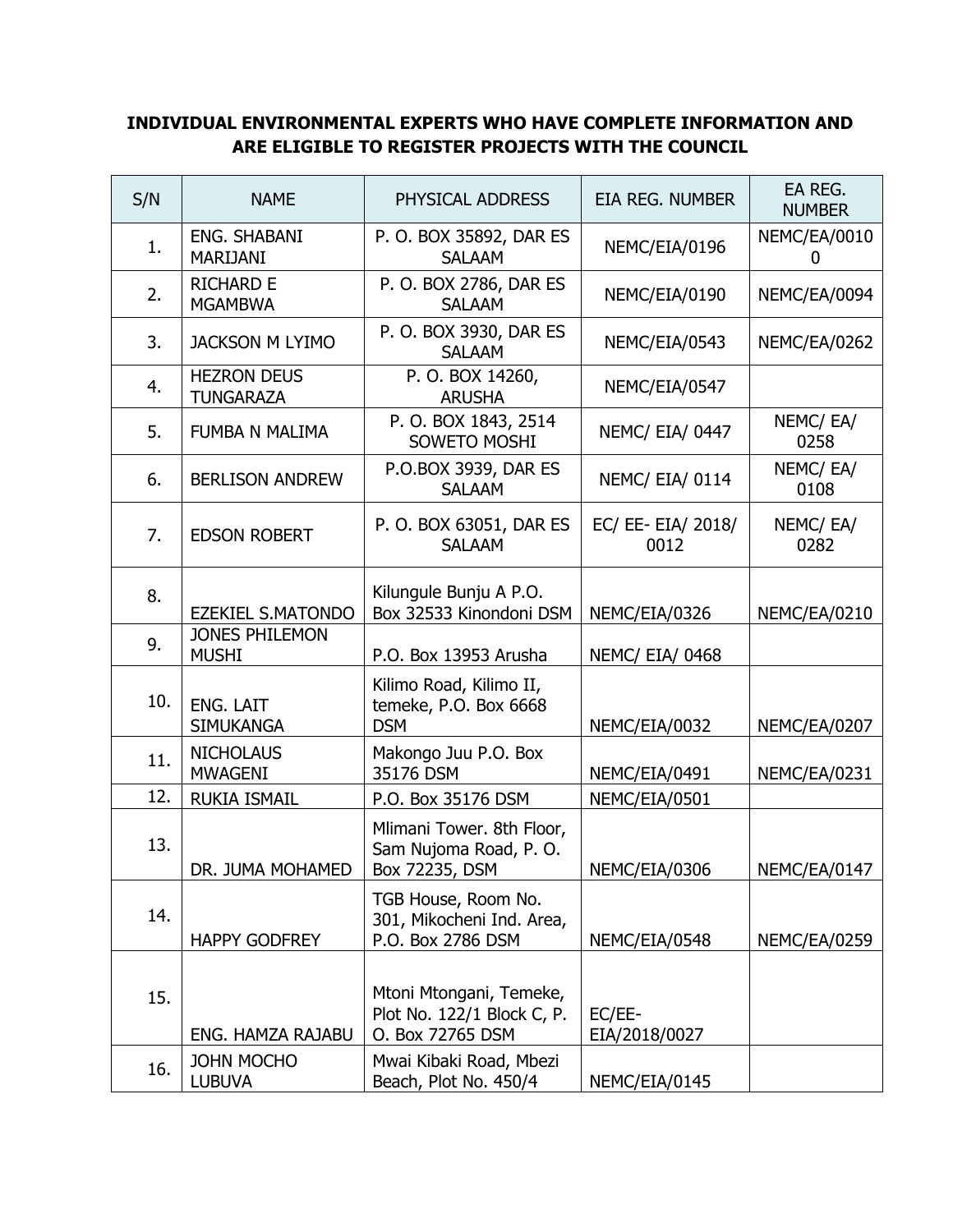| 17. | <b>AZIZ ABBU</b>                                        | Farm No. 268, Maweni<br>Mtaa, Mjimwema ward<br>(Boud Jumbe Blocks)<br>Opp. Kigamboni Municipal<br>Council Offices P.O. Box<br>36025 DSM | NEMC/EIA/0111           | NEMC/EA/0107           |
|-----|---------------------------------------------------------|-----------------------------------------------------------------------------------------------------------------------------------------|-------------------------|------------------------|
| 18. | <b>HONORY JOHN</b><br><b>MSOKA</b>                      | Kagera Mikoroshini, NDG<br>13/128 Box 62279 DSM                                                                                         | NEMC/EIA/0111           |                        |
| 19. | RAJABU ABDALLAH                                         | Maria House, 2nd floor,<br>Block R, Plot No 223,<br>Uhuru Road, Nyamagana<br>Mwanza, P. O. Box 2757,<br>Mwanza                          | EC/EE-<br>EIA/2018/0042 | EC/EE-<br>EA/2018/0013 |
| 20. | <b>MAHIJA WAZIRI</b>                                    | Plot No. 3 Kipande/Ungoni<br>Street Ilala Box 104404<br><b>DSM</b>                                                                      | NEMC/EIA/0476           | NEMC/EA/0294           |
| 21. | <b>FRANSIC CYLILO</b>                                   | P.O. Box 3036 Mwanza                                                                                                                    | EC/EE-<br>EIA/2018/0018 | EC/EE-<br>EA/2018/0005 |
| 22. | <b>REUBEN M. MAKALLA</b>                                | P. O. Box 526 Mwanza                                                                                                                    | NEMC/EIA/0289           |                        |
| 23. | <b>PANCRACE</b><br><b>THEONEST</b><br><b>SHWEKELELA</b> | P.O. Box 384 Geita                                                                                                                      | NEMC/EIA/0517           |                        |
| 24. | SAMWEL MAGUYA<br><b>MASAMI</b>                          | P.O.Box 15651 Morogoro                                                                                                                  | NEMC/EIA/0415           |                        |
| 25. | PRIMI SIARA<br><b>BURETTA</b>                           | Maria House, 2nd floor,<br>Block R, Plot No 223,<br>Uhuru Road, Nyamagana<br>Mwanza, P. O. Box 2757,<br>Mwanza                          | NEMC/EIA/0574           | NEMC/EA/0274           |
| 26. | DR. FADHILA<br><b>KHATIBU</b>                           | Plot No. 166, Block 1,<br>Mtoni Kijijichi, Mgeninani<br>Ward, Temeke<br>Municipality P.O. Box<br>35176 DSM                              | NEMC/EIA/0568           |                        |
| 27. | <b>FRANELLA HALLA</b>                                   | P. O. BOX 35176 DAR ES<br><b>SALAAM</b>                                                                                                 | NEMC/EIA/0553           | EC/EE-<br>EA/2018/0006 |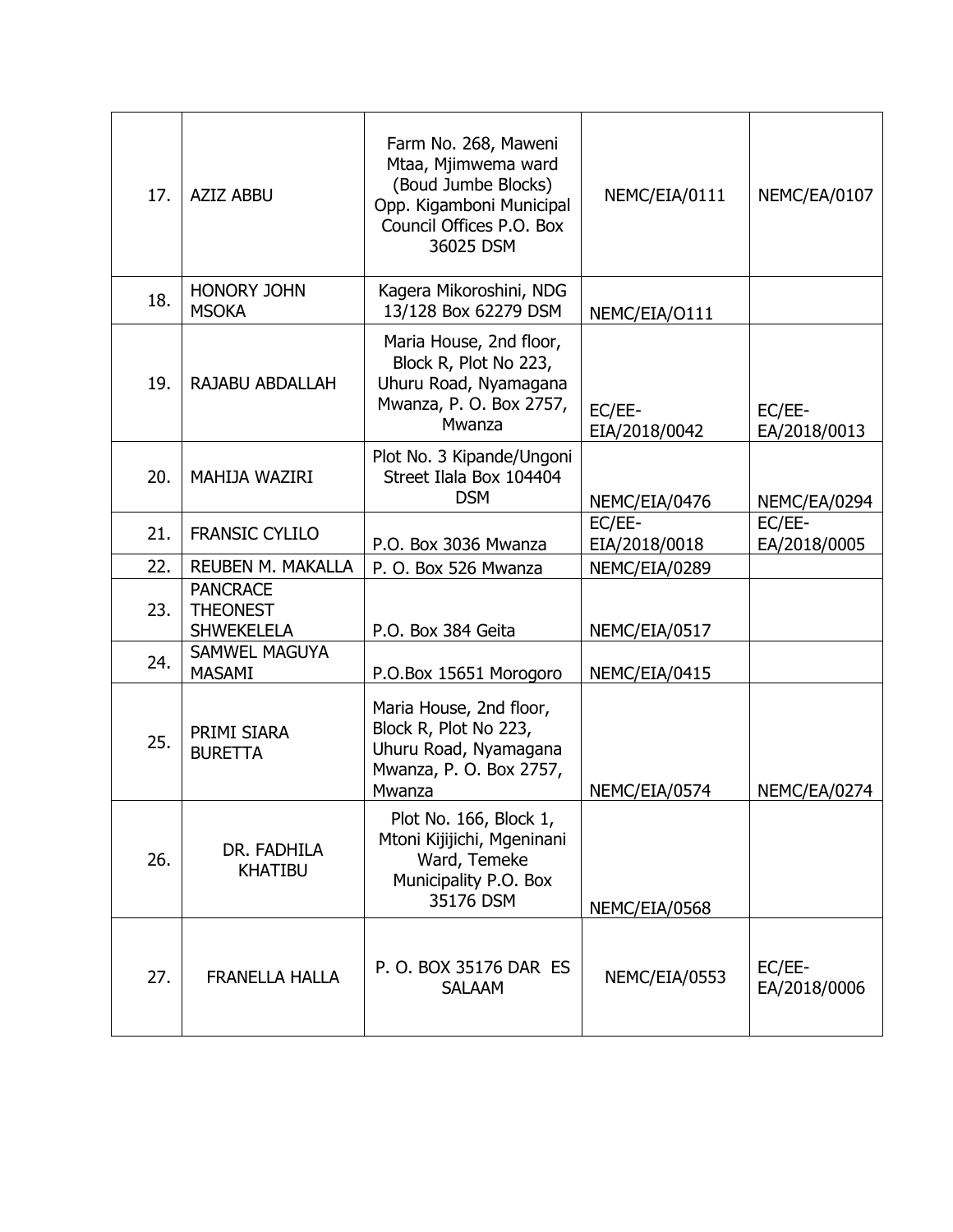| 28. | FRED M. KWEZI                         | TRES House, Plot No.<br>236/1, Block 43, Mwenge<br>Kijitonyama, P.O Box<br>77257 DSM               | NEMC/EIA/0141          | NEMC/EA/0063     |
|-----|---------------------------------------|----------------------------------------------------------------------------------------------------|------------------------|------------------|
| 29. | <b>KAYONKO JUMA</b><br><b>KAYONKO</b> | 10 <sup>th</sup> Floor, Mawasiliano<br>Tower, 20 Sam Nujoma<br>road, P. O.Box 30, Dar es<br>salaam | NEMC/EIA/0162          | NEMC/EA/0034     |
| 30. | MGENDI KITANGITA                      | P.O.Box 596, Mbeya                                                                                 | <b>NEMC/ EIA/ 0432</b> | NEMC/EA/<br>0296 |
| 31. | <b>MATHEW COSMAS</b>                  | Opposite Sokoine<br>Stadium, Soko Kuu Mtaa,<br>Mbeya City                                          | NEMC/EIA/0527          | NEMC/EA/0267     |
| 32. | <b>REGINA K KABWOGI</b>               | P. O. BOX 24130 DAR ES<br><b>SALAAM</b>                                                            | NEMC/EIA/0509          | NEMC/EA/<br>0304 |
| 33. | <b>EMANUEL JOHN</b><br><b>PANJA</b>   | P.O.Box 18059 DAR ES<br><b>SALAAM</b>                                                              | NEMC/EIA/0560          | NEMC/EA/0283     |

### **The list of registered firms of environmental experts who have complete submission is shown below:**

| S/N | <b>NAME</b>                                                                     | <b>DIRECTORS</b> | <b>PHYSICAL</b><br><b>ADDRESS</b>          | EIA REG.<br><b>NUMBER</b> | EA REG.<br><b>NUMBER</b> |
|-----|---------------------------------------------------------------------------------|------------------|--------------------------------------------|---------------------------|--------------------------|
|     | TANZANIA<br><b>INTERGRATED</b><br>ENVIRONMENTAL<br><b>MANAGEMENT</b><br>LIMITED | MAHIJA WAZIR     | P.O. BOX<br>104404 DAR<br><b>ES SALAAM</b> | NEMC/EIA/0052             | NEMC/EA/0081             |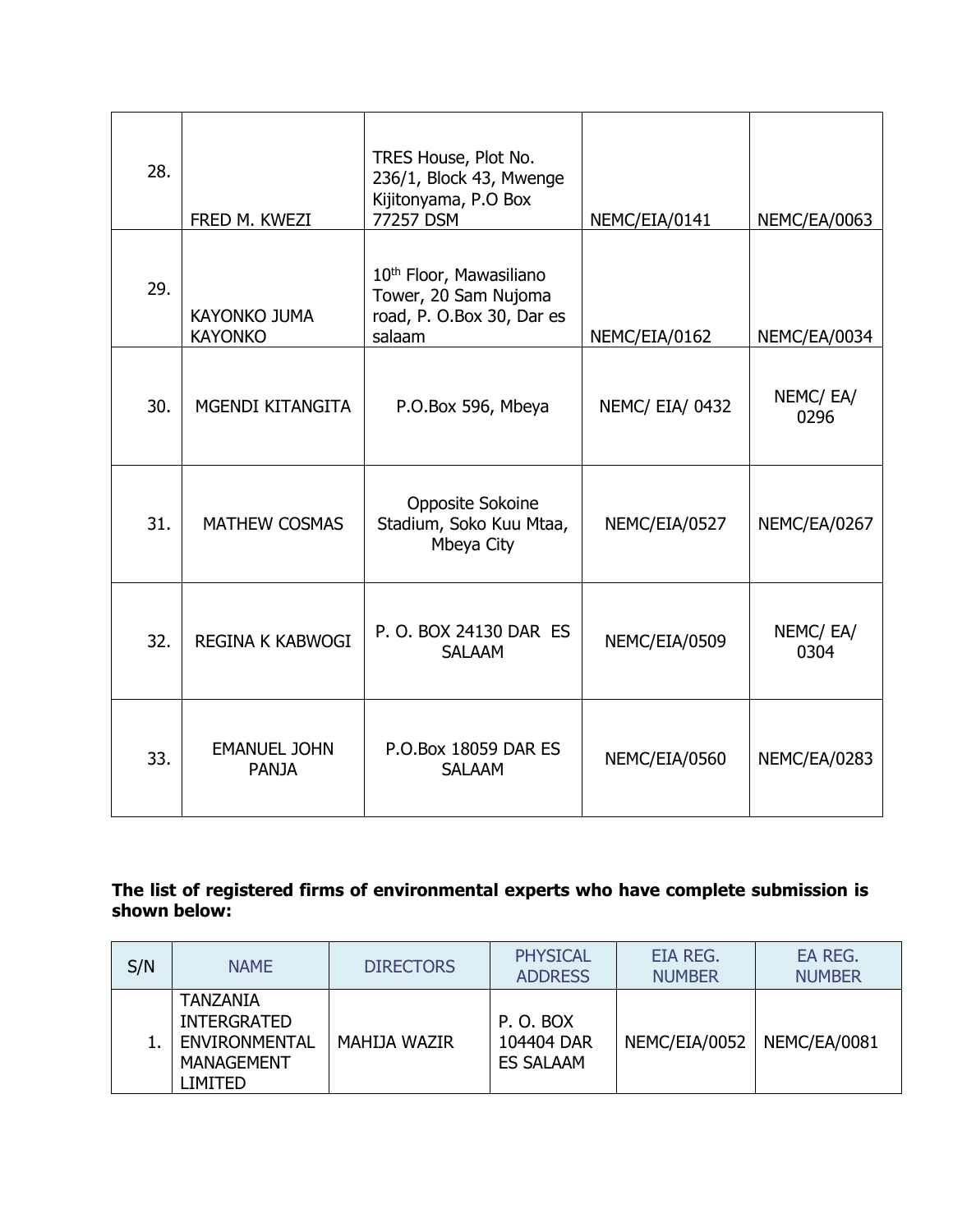| 2.  | <b>JOMESH</b><br><b>RESOURCES (T)</b><br><b>LTD</b>                                                      | <b>MESHACK OSIAH</b>                                                         | P.O.BOX<br>11032 DAR ES<br><b>SALAAM</b>       | NEMC/EIA/0113      |                      |
|-----|----------------------------------------------------------------------------------------------------------|------------------------------------------------------------------------------|------------------------------------------------|--------------------|----------------------|
| 3.  | <b>MHANDISI</b><br><b>CONSULTING</b><br><b>ENGINEERS AND</b><br><b>ENVIRONMENTAL</b><br><b>COSULTANT</b> | <b>EMMANUEL</b><br><b>BENEDICTOR &amp;</b><br>PATRICK ISAYA<br><b>KASERA</b> | P.O.BOX<br>12965 DAR ES<br><b>SALAAM</b>       | NEMC/EIA/0661      |                      |
| 4.  | <b>COWI TANZANIA</b><br><b>LTD</b>                                                                       | Dr. JESPER BOSSE<br><b>JOHSON</b>                                            | P.O.BOX<br><b>1007 DAR ES</b><br><b>SALAAM</b> | NEMC/EIA/0016      |                      |
| 5.  | <b>ENVSION</b><br><b>CONSULTING</b><br><b>COMPANY</b><br><b>LIMITED</b>                                  | MR. ABDULLAH<br><b>MWINYI</b>                                                | P.O.BOX<br>4699 DAR ES<br><b>SALAAM</b>        | NEMC/EIA/0041      | NEMC/EA/0027         |
| 6.  | PAULSAM GEO<br><b>ENGINEERING</b><br><b>COMPANY LTD</b>                                                  | <b>ENG. PAUL S</b><br><b>GONGO</b>                                           | P.O.BOX<br>70812 DAR ES<br><b>SALAAM</b>       | NEMC/EIA/0046      | NEMC/EA/0031         |
| 7.  | <b>LEGENDARY INT</b><br>(LIL) LTD                                                                        | <b>KAMUGENYI P</b><br><b>LUTEGANYA</b>                                       | P.O.BOX<br>42726 DAR ES<br><b>SALAAM</b>       | NEMC/EIA/0029      | NEMC/EA/0019         |
| 8.  | <b>SPHERE</b><br><b>ENVIROTECH &amp;</b><br>ENGINEERING (T)<br><b>LTD</b>                                | <b>ALEXANDER</b><br><b>MARWA</b>                                             | P.O.BOX<br>63051 DAR ES<br><b>SALAAM</b>       | NEMC/EIA/0010<br>0 | NEMC/EA/0018         |
| 9.  | <b>TANSHEQ</b>                                                                                           | <b>ENG GWAKISA</b><br>MWAKYUSA AND<br><b>LUSAKO RAPHAEL</b>                  | P.O.BOX<br>63051 DAR ES<br><b>SALAAM</b>       | NEMC/EIA/0034      | NEMC/EA/0022         |
| 10. | SHEQ CONSULT<br>$(T)$ LTD                                                                                | DR. NOAH MKULA<br>& MR. BERLISON<br><b>ANDREW</b>                            | P.O.BOX<br>3930 DAR ES<br><b>SALAAM</b>        | NEMC/ EIA/<br>010  | <b>NEMC/ EA/ 002</b> |
|     | 11. UNITEC CIVIL<br><b>CONSULTANT</b>                                                                    | <b>PASCHAL</b><br><b>CHRISOGONI</b>                                          | P.O.BOX<br>32507 DAR<br><b>ES SALAAM</b>       | NEMC/EIA/<br>0371  |                      |
|     | 12. ECO SERVICES<br>$(T)$ LTD                                                                            | <b>EDGER MWASHA</b><br>& SAMWELI<br><b>ZAKAYO</b>                            | P.O.BOX<br>36086 DAR<br><b>ES SALAAM</b>       | NEMC/EIA/<br>0056  | NEMC/EIA/<br>0044    |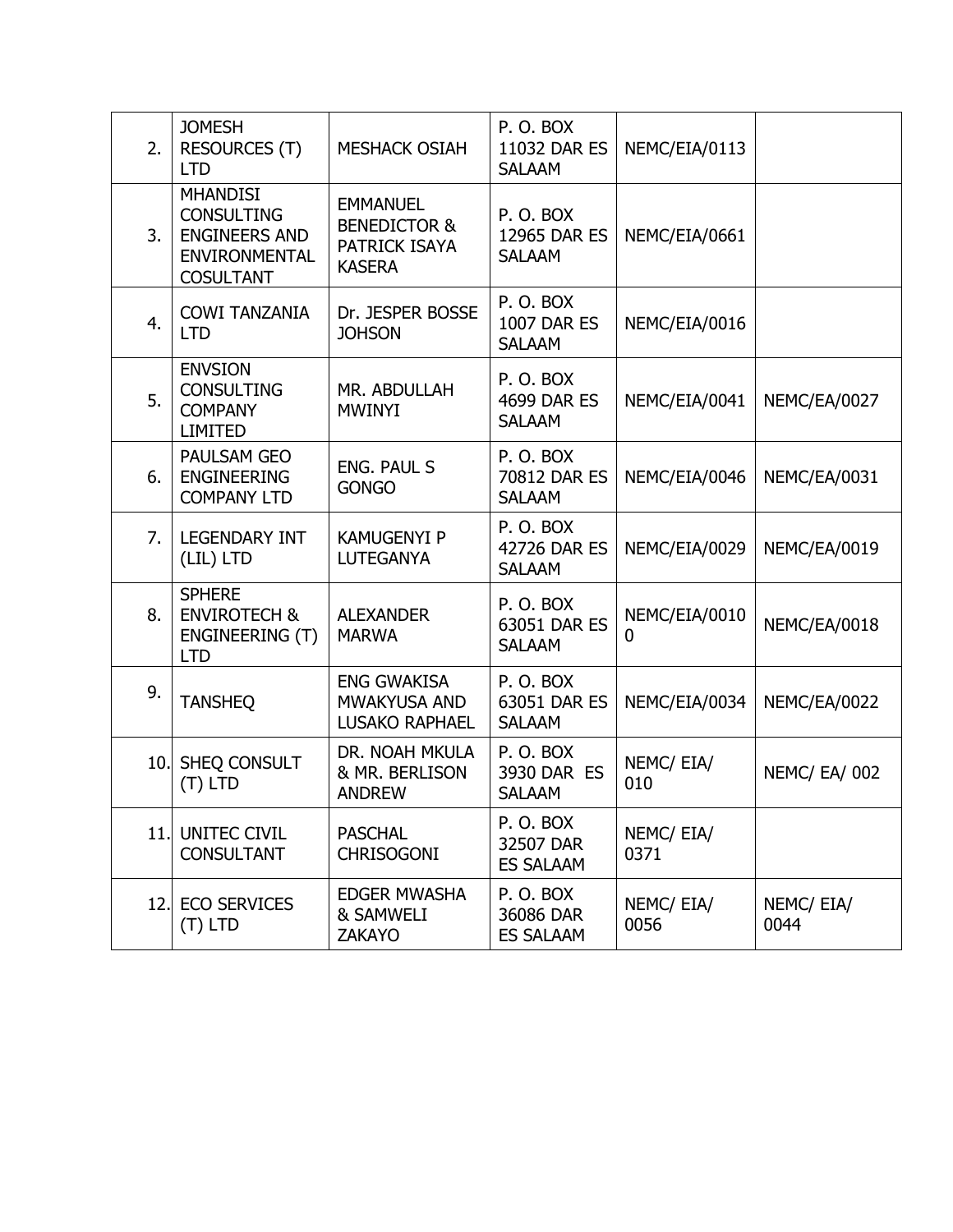| 13. | <b>UJAMAA IMPEX</b><br>CO LTD         | Eng. Elizabeth<br>Nkini & Shabani<br>R. Malipula                             | 3rd Floor<br>Coronation<br>House, APPt<br>No. 102,<br><b>Azikiwe</b><br>/Samora<br>Avenue P.O.<br>Box78833<br><b>DSM</b> | NEMC/EIA/0047                   | NEMC/EA/0212           |
|-----|---------------------------------------|------------------------------------------------------------------------------|--------------------------------------------------------------------------------------------------------------------------|---------------------------------|------------------------|
| 14. | <b>NGELA TANZANIA</b><br>ENV.MGT.     | Angela Malisa &<br><b>Mirian Malisa</b>                                      | Sinza Block<br>"E" House No.<br>701,<br>Nungunungu<br>St. Ubungo<br>Municipality,<br>P.O.Box<br>77257 DSM                | NEMC/EIA/0011<br>5              | NEMC/EA/0012           |
| 15. | <b>STEM CONSULT</b><br>$(T)$ LTD      | Stanley Mrope &<br>Kiwango<br>Emmanuel M.                                    | Plot No. 308/<br><b>HSE Sinza</b><br>Mori,<br>Kinondoni,<br>P.O. Box<br>34780, DSM                                       | NEMC/EIA/0011<br>$\overline{7}$ | NEMC/EA/1113           |
| 16. | <b>COLBA</b><br><b>CONSULTING LTD</b> | Anna Stephen<br>Mremi &<br><b>Emmanuel Kessy</b>                             | <b>University</b><br>Road, Survey<br>Area, P.O.<br>Box 60132<br><b>DSM</b>                                               | NEMC/EIA/0106                   | EC/CF-<br>EA/2018/0001 |
| 17. | <b>WEMA CONSULT</b><br>(T) LTD        | Eng. Dr. Machibya<br>Magayane<br>&Edward Hunje                               | <b>WEMA Twins,</b><br>3rd Floor,<br>Bagamoyo<br>Road,<br>Basihaya<br>Area, P.O.<br>Box 67371<br><b>DSM</b>               | NEMC/EIA/0048                   | NEMC/EA/0033           |
| 18. | <b>ENATA LIMITED</b>                  | Prof. Amon<br>Vincent Mbelle,<br>Prof Godwill<br>Mrema and<br>Barnabas Marwa | <b>Shoppers</b><br>Plaza, Old<br>Bagamoyo<br>road Plot no.<br>493 First<br>Floor. P.O.<br>Box 135 DSM                    | NEMC/EIA/004                    | NEMC/EA/007            |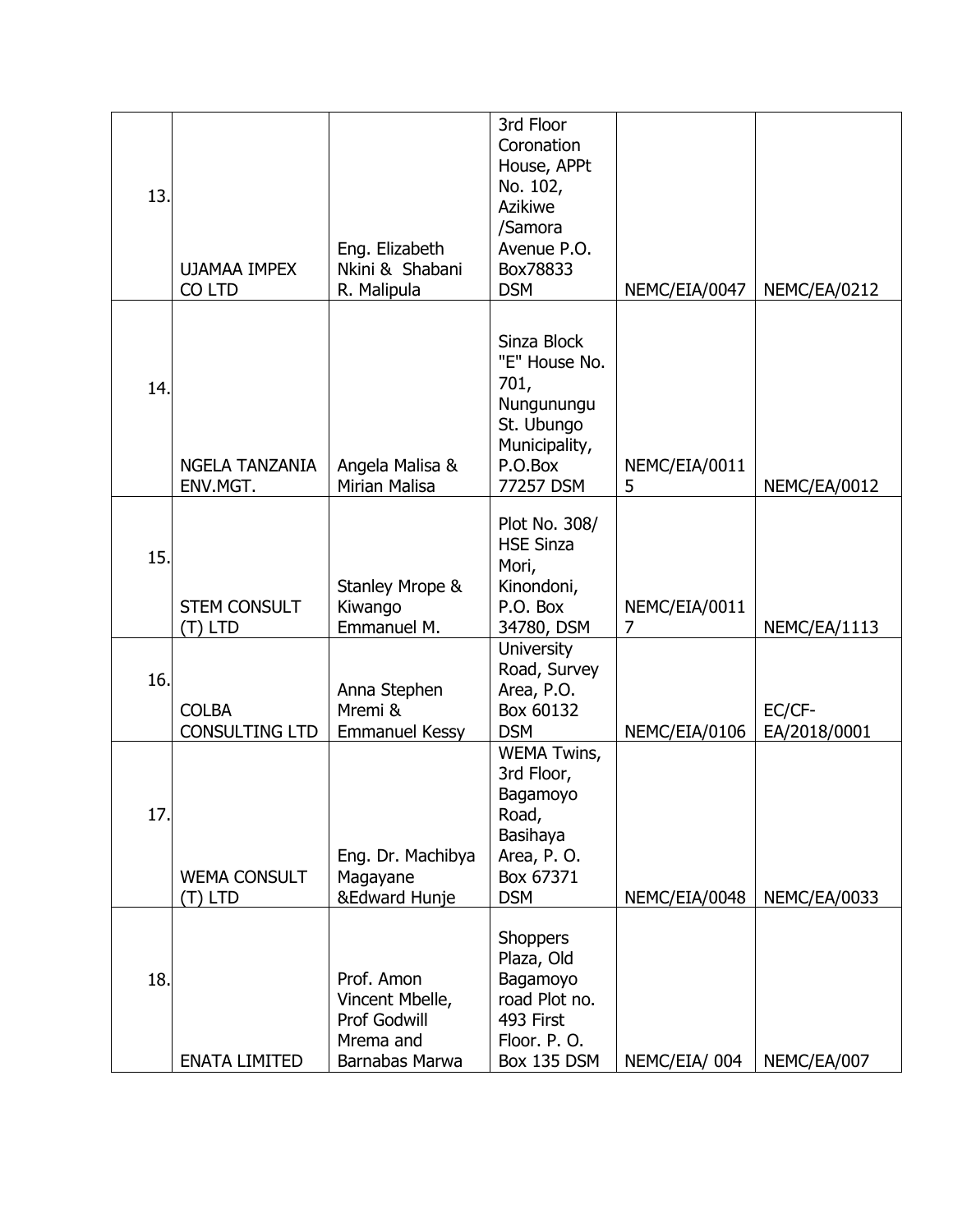| 19.  | <b>EARTH</b><br><b>ENVIRONMENTAL</b><br>EXPERT PTY (T)<br><b>LTD</b> | Cassian Kahezella<br>& Juma Malunga                                     | Kibo<br>Commercial<br>Complex, Plot<br>No. 488,<br>Block E, P.O.<br>Box 35413<br><b>DSM</b> | NEMC/EIA/0017      | NEMC/EA/0014 |
|------|----------------------------------------------------------------------|-------------------------------------------------------------------------|---------------------------------------------------------------------------------------------|--------------------|--------------|
| 20.  | <b>ASSESS</b><br>CONSULTING CO.<br><b>LTD</b>                        | Ojung Longdare,<br>Dr, Godwin Lema<br>and Mrs.<br>Rosemary<br>Kamugisha | 3rd Fl.Togo<br>Tower<br>Kinondoni Rd.<br>P.O. Box<br>14466 DSM                              | NEMC/EIA/0113      | NEMC/EA/010  |
| 21.  | <b>CITY</b><br><b>ENGINEERING</b>                                    | Anael Macha,<br>Philipo Wangwe<br>and Emmanuel<br>Baya                  | Mbezi Beach,<br>Shano Tower,<br>2nd Floor,<br>P.O. Box<br>71341 DSM                         | NEMC/EIA/0014      | NEMC/EA/012  |
| 22.  | <b>ENVIROWISE</b>                                                    | Lilian Rushaigo,<br>Jacklyne Rushaigo<br>and Nicholaus<br>Mwageni       | 1st Floor GAH<br>Cplx, Victoria,<br>P. o. box<br>8747 DSM                                   | NEMC/EIA/0010<br>9 |              |
| 23.  | <b>TRES CONSULT</b><br>(T) LIMITED                                   | <b>Bashiru Abdul</b><br>Hassani and Abel<br>Sikaona                     | TRES House,<br>Plot 236/1<br>TRA Road,<br>Mwenge Area,<br>P.O. Box<br>31155, DSM            | NEMC/EIA/0113      | NEMC/EA/001  |
| 24.  | ECOTEK (T) LTD                                                       | Zainab Kihunrwa                                                         | P.O. Box 3491<br><b>DSM</b>                                                                 | NEMC/EIA/0054      | NEMC/EA/0038 |
| 25.  | <b>EAST AFRICA</b><br><b>RESOURCE</b><br><b>GROUP</b>                | George Sangu,<br>Alex Chambi,<br>Anselm Silayo and<br>Bernadina Kelvin  | Mikocheni<br>Light<br>Industrial<br>Area, P.O.<br>Box 35631,<br><b>DSM</b>                  | NEMC/EIA/0034      | NEMC/EA/0081 |
| 26.1 | KASKIM<br><b>COMPANY LTD</b>                                         | George J. Kimaro                                                        | Plot No. 887,<br>Sinza A, P.O.<br>Box 31121<br><b>DSM</b>                                   | NEMC/EIA/0083      | NEMC/EA/0029 |
| 27.  | <b>JSB ENVI-DEP</b><br><b>LIMITED</b>                                | Prof. Jamidu<br>Katima & Ms.<br>Saada K. Juma                           | National<br>Housing<br>Ubungo, P.O.<br>Box 32312<br><b>DSM</b>                              | NEMC/EIA/0027      | NEMC/EA/0018 |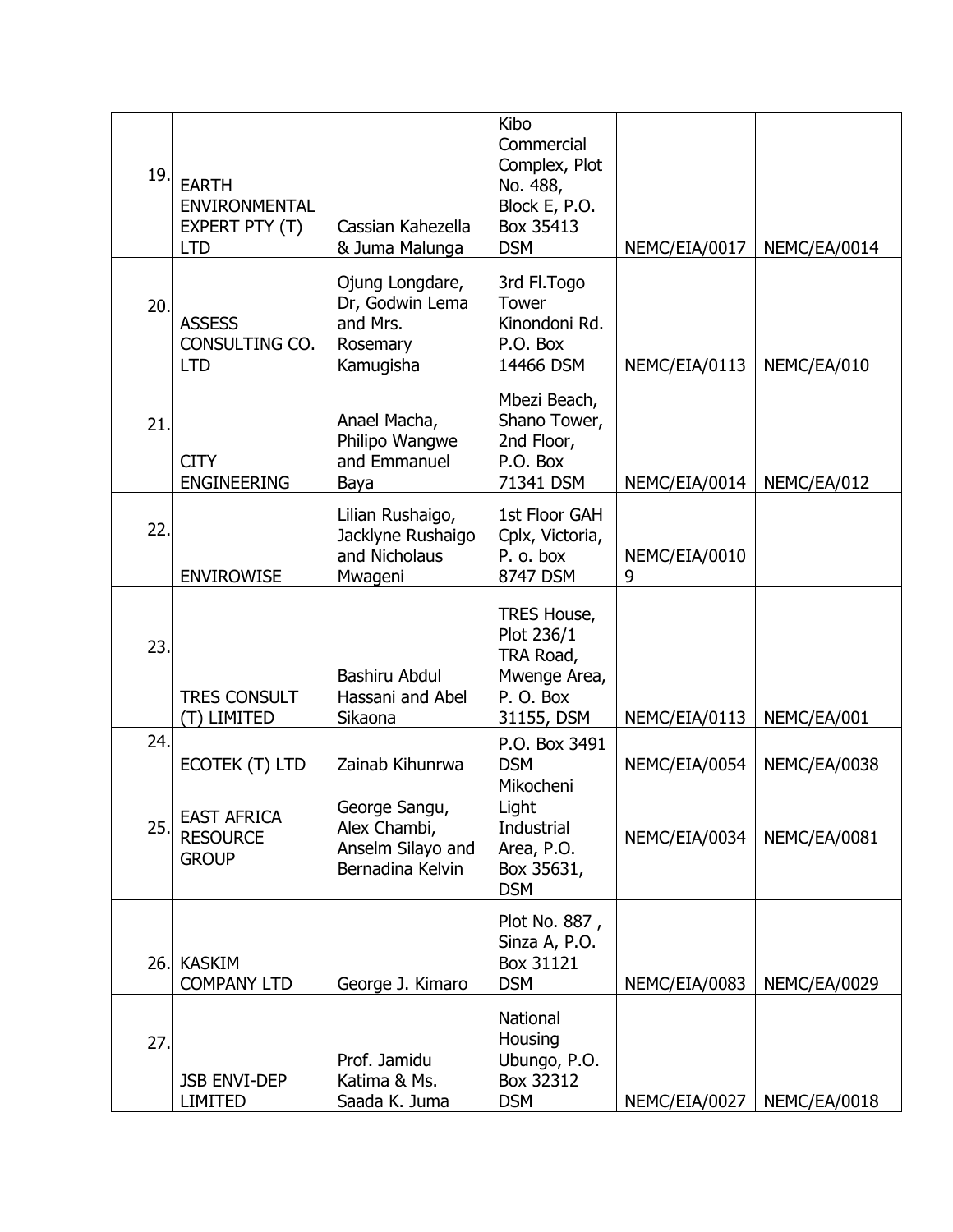| 28. | <b>DON CONSULT</b><br><b>LTD</b>                                                                      | Julius Kassano &<br>Fredrick Chuwa                                 | Maji House<br>Plot. No. 49<br>Bahari Beach,<br>P.O. Box<br>4218 DSM                           | NEMC/EIA/0037 |              |
|-----|-------------------------------------------------------------------------------------------------------|--------------------------------------------------------------------|-----------------------------------------------------------------------------------------------|---------------|--------------|
| 29. | NIMETA CONSULT<br>(T) LTD                                                                             | Eng. Taseni<br>Emmanuel                                            | Lumumba<br>Street/Morogo<br>ro Road, 3rd<br>Floor, Plot No.<br>13, Block 65<br>Ilala, DSM     | NEMC/EIA/009  | NEMC/EA/003  |
| 30. | <b>SILCOM</b><br><b>COMPANY</b><br><b>LIMITED</b>                                                     | Silvester William<br>Mmasi & Colman<br>Sebastian<br>Massawe        | Mwenge<br>Mpakani, Sam<br>Nuoma Road,<br>Plot 588, P.O.<br>Box 22480,<br><b>DSM</b>           | NEMC/EIA/0132 |              |
| 31. | ENV CONSULT (T)<br><b>LTD</b>                                                                         | Evans Kimbi &<br>Kanuti Sirili Simba                               | 9 Umoja<br>Street, Block<br>D Mbezi<br>Beach, P.O.<br>Box 35694<br><b>DSM</b>                 | NEMC/EIA/0038 |              |
| 32. | <b>NETWORK FOR</b><br><b>WATER AND</b><br>SANITATION (T)<br><b>LTD</b>                                | Griphin Rutta<br>Symhorian                                         | Plot No 49,<br>Maji House,<br>P.O. Box<br>95843 DSM                                           | NEMC/EIA/0045 |              |
| 33. | <b>NORPLAN</b><br><b>TANZANIA LTD</b>                                                                 | Exaud Mushi,<br>Mustafa Suluo,<br>Emmy Samweli &<br>Musa Nyamsigwa | Plot No. 92,<br>House No. 20<br>Warioba<br>Street,<br>Mikocheni B,<br>Box 2820,<br><b>DSM</b> | NEMC/EIA/0031 | NEMC/EA/0021 |
| 34. | <b>PROWAT</b><br><b>CONSULT</b><br><b>LIMITED</b>                                                     | Ezekia Mtweve &<br>Dennis Dismas                                   | <b>Uchumi</b><br>Project Blg,<br>Plot No. 458<br>B, P. O. Box<br>35723, DSM                   | NEMC/EIA/0024 |              |
| 35. | <b>JUZA GENERAL</b><br><b>SUPPLIES AND</b><br><b>CONSULTANCY</b><br><b>SERVICES</b><br><b>LIMITED</b> |                                                                    |                                                                                               | NEMC/EIA/0093 | NEMC/EA/0022 |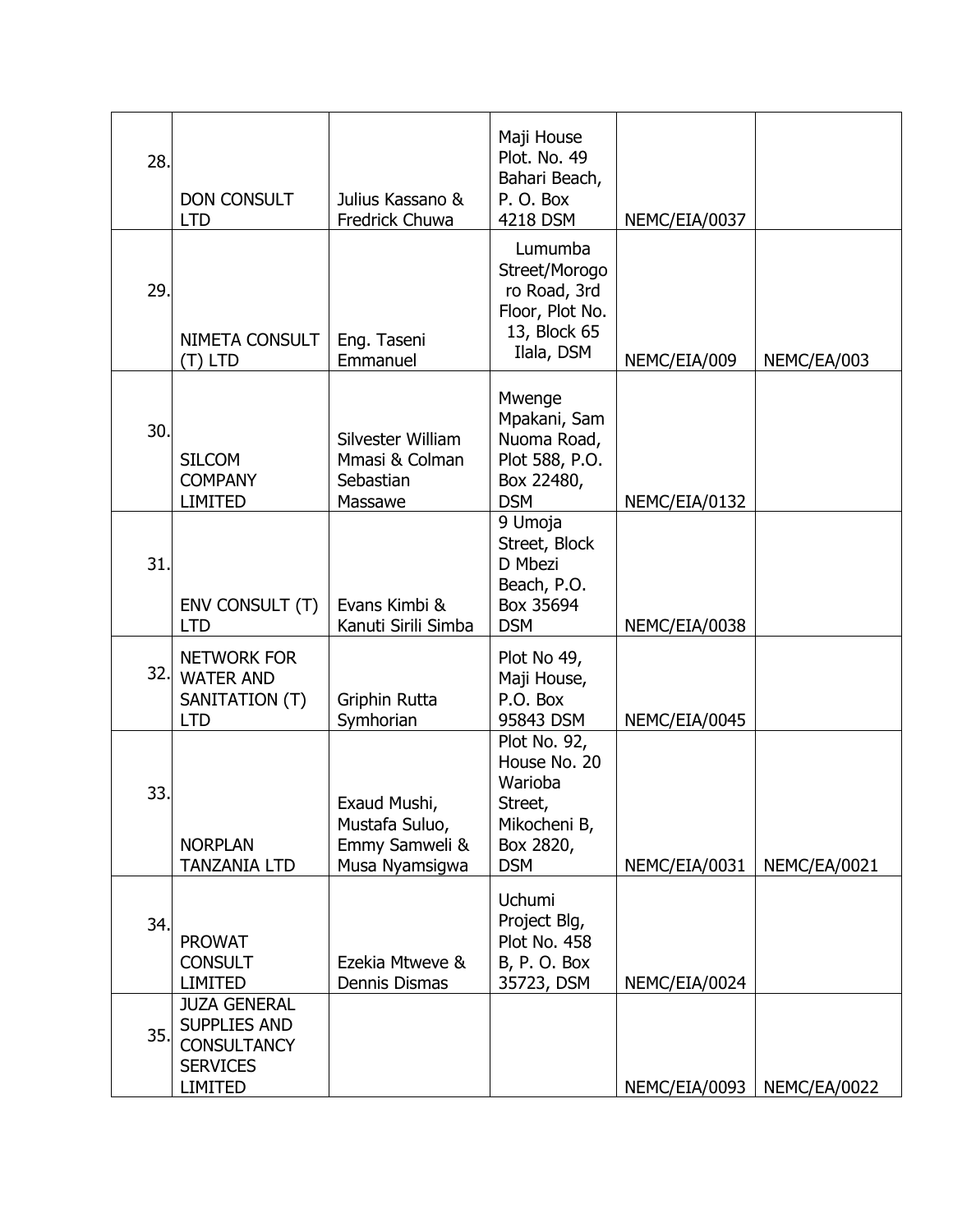| 36. | <b>ROM AFRICA</b><br><b>ENGINEERING</b><br><b>SERVICES</b><br><b>LIMITED</b> | Rose Mayembe            | Shamo<br>Tower, 2nd<br>Floor                                                                                | NEMC/EA/1120  |              |
|-----|------------------------------------------------------------------------------|-------------------------|-------------------------------------------------------------------------------------------------------------|---------------|--------------|
| 37. | <b>SUSTAINABILITY</b><br><b>ASSOCIATES</b>                                   | Kayonko Juma<br>Kayonko | 10 <sup>th</sup> Floor,<br>Mawasiliano<br>Tower, 20<br>Sam Nujoma<br>road, P.<br>O.Box 30, Dar<br>es salaam | NEMC/EIA/0025 | NEMC/EA/0017 |

The following individuals and firms of environmental experts need to consult the Council for the missing particulars that need to be updated on the register

## **LIST OF INDIVIDUAL ENVIRONMENTAL EXPERTS WHO HAVE INCOMPLETE INFORMATION ON THE UPDATED REGISTER**

|     | <b>NAME</b>                            | PHYSICAL ADDRESS                          | EIA REG.<br><b>NUMBER</b> | EA REG.<br><b>NUMBER</b> |
|-----|----------------------------------------|-------------------------------------------|---------------------------|--------------------------|
| 1.  | <b>RENATUS JOSEPH</b>                  | P. O. BOX 42726, DAR ES<br><b>SALAAM</b>  |                           |                          |
| 2.  | <b>ATHANAS PASCHAL</b>                 | P. O. BOX 78987, DAR ES<br><b>SALAAM</b>  | NEMC/EIA/040<br>6         |                          |
| 3.  | <b>ERICK SAMSON</b>                    | P. O. BOX 104404, DAR ES<br><b>SALAAM</b> | NEMC/EIA/043              | NEMC/EA/<br>0257         |
| 4.  | <b>FRIMIN F. ROMAN</b>                 | P.O.BOX 104404, DAR ES<br><b>SALAAM</b>   | EIA/2018/0020             |                          |
| 5.  | STEPHEN T. MUNISH                      | P.O.BOX 104404, DAR ES<br><b>SALAAM</b>   | NEMC/EIA/049              | <b>NEMC/EA/0309</b>      |
| 6.  | <b>ABDON MAPUNDA</b>                   | P. O. BOX 90169, DAR ES<br><b>SALAAM</b>  | NEMC/EIA/020              | NEMC/EA/0103             |
| 7.  | THERESIA R. JOHN                       | P. O. BOX 79, MKUU, ROMBO                 | NEMC/EIA/041              |                          |
| 8.  | PILI SELEMANI<br><b>KANTINGA</b>       | P. O. BOX 70812, DAR ES<br><b>SALAAM</b>  | NEMC/EIA/042<br>2         |                          |
| 9.  | <b>INNOCENT</b><br><b>GURANYWA</b>     | P. O. BOX 70812, DAR ES<br><b>SALAAM</b>  | NEMC/EIA/045              |                          |
| 10. | <b>JACKLINE EVERLIN</b><br><b>SWAI</b> | P. O. BOX 9184, DAR ES<br><b>SALAAM</b>   |                           |                          |
| 11. | <b>ADELAIDE</b><br><b>DESHABARI</b>    | P. O. BOX 32309, DAR ES<br><b>SALAAM</b>  | NEMC/EIA/048              |                          |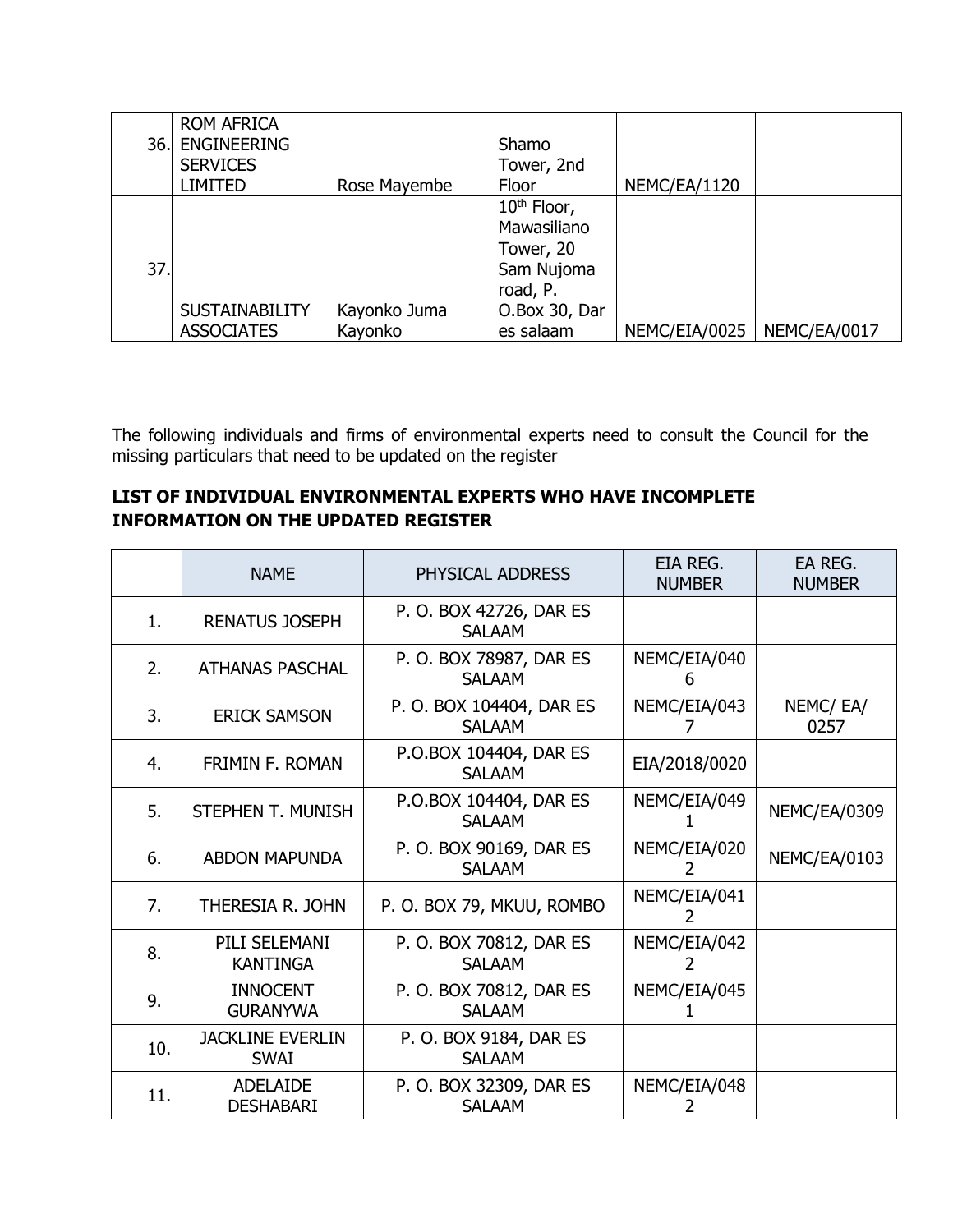| 12. | <b>ENG HAMDUNI</b><br><b>RASHID MANSOOR</b> | P. O. BOX 42726 DAR ES<br><b>SALAAM</b>  | NEMC/EIA/003<br>0       |                       |
|-----|---------------------------------------------|------------------------------------------|-------------------------|-----------------------|
| 13. | <b>IGNACE AMANI</b><br><b>MCHARO</b>        | P. O. BOX 42726 DAR ES<br><b>SALAAM</b>  | NEMC/EIA/015<br>1.      | NEMC/EA/0069          |
| 14. | <b>FREDRICK LUGIGA</b>                      | P. O. BOX 42726 DAR ES<br><b>SALAAM</b>  | NEMC/EIA/014<br>2       | NEMC/EA/0064          |
| 15. | <b>COLMAN S.</b><br><b>MASSAWE</b>          | P. O. BOX 42726 DAR ES<br><b>SALAAM</b>  | NEMC/EIA/053<br>O       | NEMC/EA/0248          |
| 16. | <b>HALILA YUSUPH</b><br><b>MUYORIA</b>      | P. O. BOX 42726 DAR ES<br><b>SALAAM</b>  | NEMC/EIA/032<br>8       |                       |
| 17. | <b>GERALD LEONARD</b><br><b>ULOTU</b>       | P. O. BOX 60060 DAR ES<br><b>SALAAM</b>  | NEMC/EIA/045<br>8       |                       |
| 18. | PAUL NDAHANI<br><b>LYAMUNDA</b>             | P.O. BOX 116 PWANI                       | NEMC/EIA/057<br>0       |                       |
| 19. | <b>BERNARD BARAKA</b>                       | P. O. BOX 617 SINGIDA                    | NEMC/EIA/047<br>3       |                       |
| 20. | <b>SILIVEST</b><br><b>SALVATORY JOHN</b>    | P. O. BOX 60033 DAR ES<br><b>SALAAM</b>  | NEMC/EIA/049<br>8       | NEMC/EA/<br>0307      |
| 21. | PATRICK I KASERA                            | P. O. BOX 12965 DAR ES<br><b>SALAAM</b>  |                         |                       |
| 22. | <b>DANIEL MWAKOLO</b>                       | P. O. BOX 70812 DAR ES<br><b>SALAAM</b>  | NEMC/ EIA/<br>0300      |                       |
| 23. | <b>ANAMERY PHILEMON</b>                     | P. O. BOX 70812 DAR ES<br><b>SALAAM</b>  | EC/EE-<br>EIA/2018/001  | EC/EE-<br>EA/2018/002 |
| 24. | <b>MOHAMED S</b><br><b>MKUNDA</b>           | P. O. BOX 31162 DAR ES<br><b>SALAAM</b>  | NEMC/EIA/<br>0319       |                       |
| 25. | <b>ANTUJA W MSUYA</b>                       | P. O. BOX 31162 DAR ES<br><b>SALAAM</b>  | NEMC/EIA/<br>0374       |                       |
| 26. | <b>CONCEDO CONRAD</b>                       | P. O. BOX 100012 DAR ES<br><b>SALAAM</b> | NEMC/ EIA/<br>0411      | NEMC/EA/<br>0193      |
| 27. | <b>ALBERT MZIRAY</b>                        | P.O. BOX 62 MIKUMI<br><b>MOROGORO</b>    | NEMC/ EIA/<br>0412      | NEMC/ EIA/<br>0413    |
| 28. | <b>IMMACULATHA</b><br><b>GORDIAN</b>        | P. O. BOX 1241 MTWARA                    |                         |                       |
| 29. | <b>DEBORAH SUNGUSIA</b>                     | P. O. BOX 72042, DAR ES<br><b>SALAAM</b> | EC/EE-<br>EIA/2018/0005 |                       |
| 30. | <b>AGRIPINA FOCUS</b>                       | P. O. BOX 8466, MOSHI                    | NEMC/EIA/027<br>0       | NEMC/EA/<br>0240      |
| 31. | <b>NASSOR MULIKE</b>                        | P. O. BOX 9024, DAR ES<br><b>SALAAM</b>  | NEMC/EIA/003<br>7       |                       |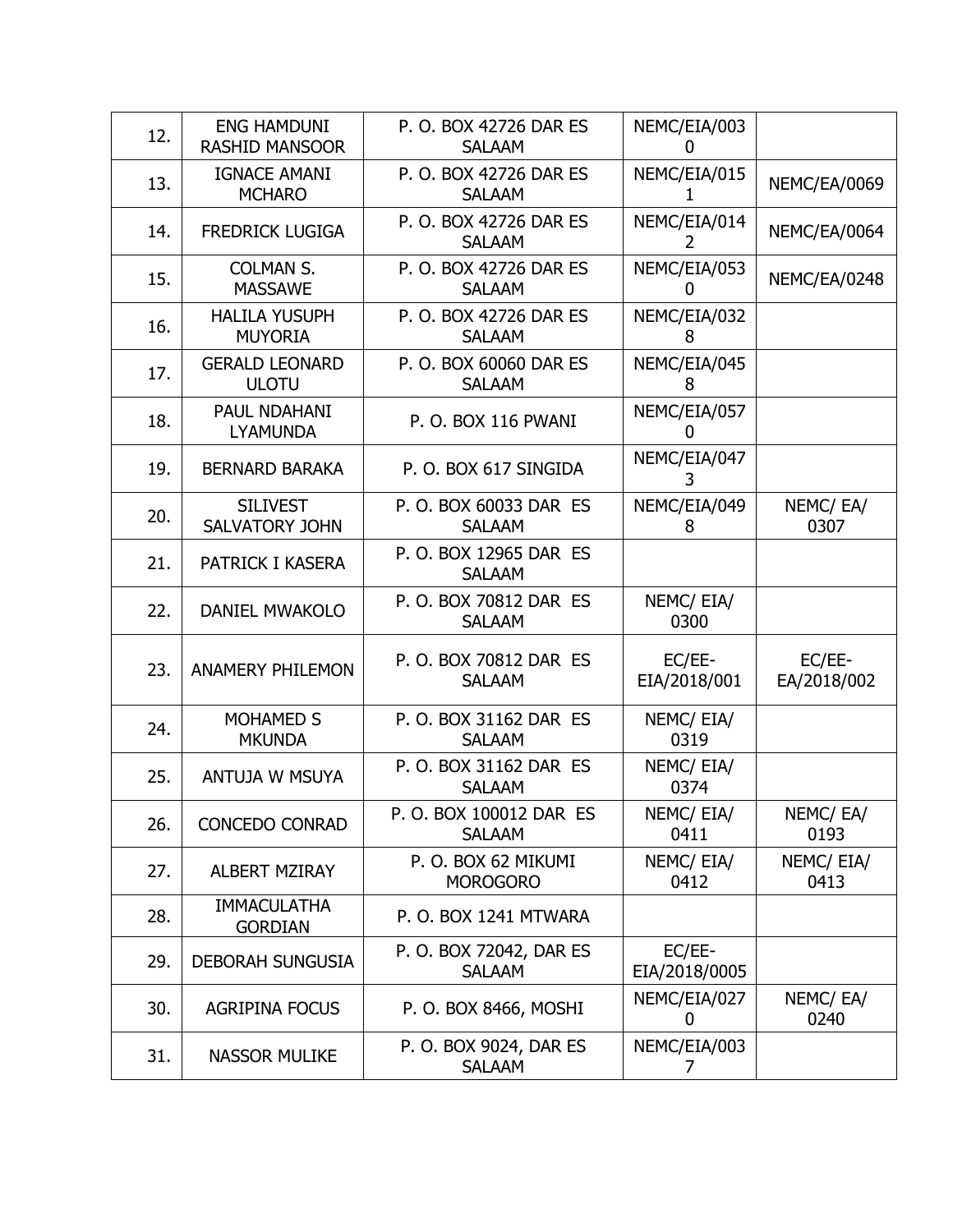| 32. | <b>SHUKURU YUSUF</b><br><b>NJATI</b>   |                                                                                                  | NEMC/ EIA/<br>0513             |                     |
|-----|----------------------------------------|--------------------------------------------------------------------------------------------------|--------------------------------|---------------------|
| 33. | <b>GODLISTEN G.</b><br><b>KOMBE</b>    | P.O. BOX 259, DODOMA                                                                             |                                |                     |
| 34. | DR. VICTOR APOLLO<br><b>RUNYORO</b>    | P. O. BOX 16581, ARUSHA                                                                          | NEMC/ EIA/<br>0063             | NEMC/EA/<br>0057    |
| 35. | EVA J. NYAMORI                         | P. O. BOX 10959, DAR ES<br><b>SALAAM</b>                                                         | NEMC/ EIA/<br>0557             |                     |
| 36. | VICKY I. MOSHI                         |                                                                                                  | NEMC/ EIA/<br>0518             |                     |
| 37. | <b>HELLEN R. LAIZER</b>                | P. O. BOX 36056, DAR ES<br><b>SALAAM</b>                                                         |                                |                     |
| 38. | RAPHAEL PASCHAL<br><b>MENDA</b>        | P. O. BOX 5692, DAR ES<br><b>SALAAM</b>                                                          | NEMC/ EIA/<br>0511             |                     |
| 39. | ALLY KASSIM KONDO                      | P. O. BOX 9024, DAR ES<br><b>SALAAM</b>                                                          | NEMC/ EIA/<br>0055             | NEMC/EA/<br>0105    |
| 40. | <b>VAILETH KIMARO</b>                  | P. O. BOX 13391, DAR ES<br><b>SALAAM</b>                                                         | NEMC/ EIA/<br>0585             | NEMC/EA/<br>0281    |
| 41. | YUSUPH KAMOTE                          | P. O. BOX 9024, DAR ES<br><b>SALAAM</b>                                                          |                                |                     |
| 42. | <b>JULIUS ELIAS DAUDI</b>              | TIRDO Complex, Kimweri<br>Avenue Plot No 1409/5, P.O.<br>Box 23235 Msasani, DSM                  | NEMC/EIA/016<br>0              | <b>NEMC EA/0031</b> |
| 43. | <b>KUNDA SIKAZWE</b>                   | TIRDO Complex, Kimweri<br>Avenue Plot No 1409/5, P.O.<br>Box 23235 Msasani, DSM                  |                                | NEMC/EA/008         |
| 44. | DR. DOMINICO B.<br><b>KILEMO</b>       | 1st Floor Anetia Commercial<br>Complex, 550Block "B"<br>Makongo Juu, P.O. Box 6494<br><b>DSM</b> | <b>NEMC</b><br>/EIA/0210       |                     |
| 45. | <b>NWAKA AMULIKE</b>                   | Sinza C, Plot No 369, Opp. Law<br>School of Tanzanuia, P.O. Box<br>55754 DSM                     | NEMC/EIA/025<br>7              | NEMC/EA/0271        |
| 46. | <b>CHARLES LETINANI</b><br><b>SWAI</b> | Makongo Juu, Kinondoni, P.O.<br>Box 10486 DSM                                                    | NEMC/EIA/021<br>$\overline{2}$ | NEMC/EA/0246        |
| 47. | DANIEL LUCAS                           | Wazo Street, Tegeta Kinondoni,<br>P.O.Box 21522, DSM                                             | NEMC/EIA/053<br>2              |                     |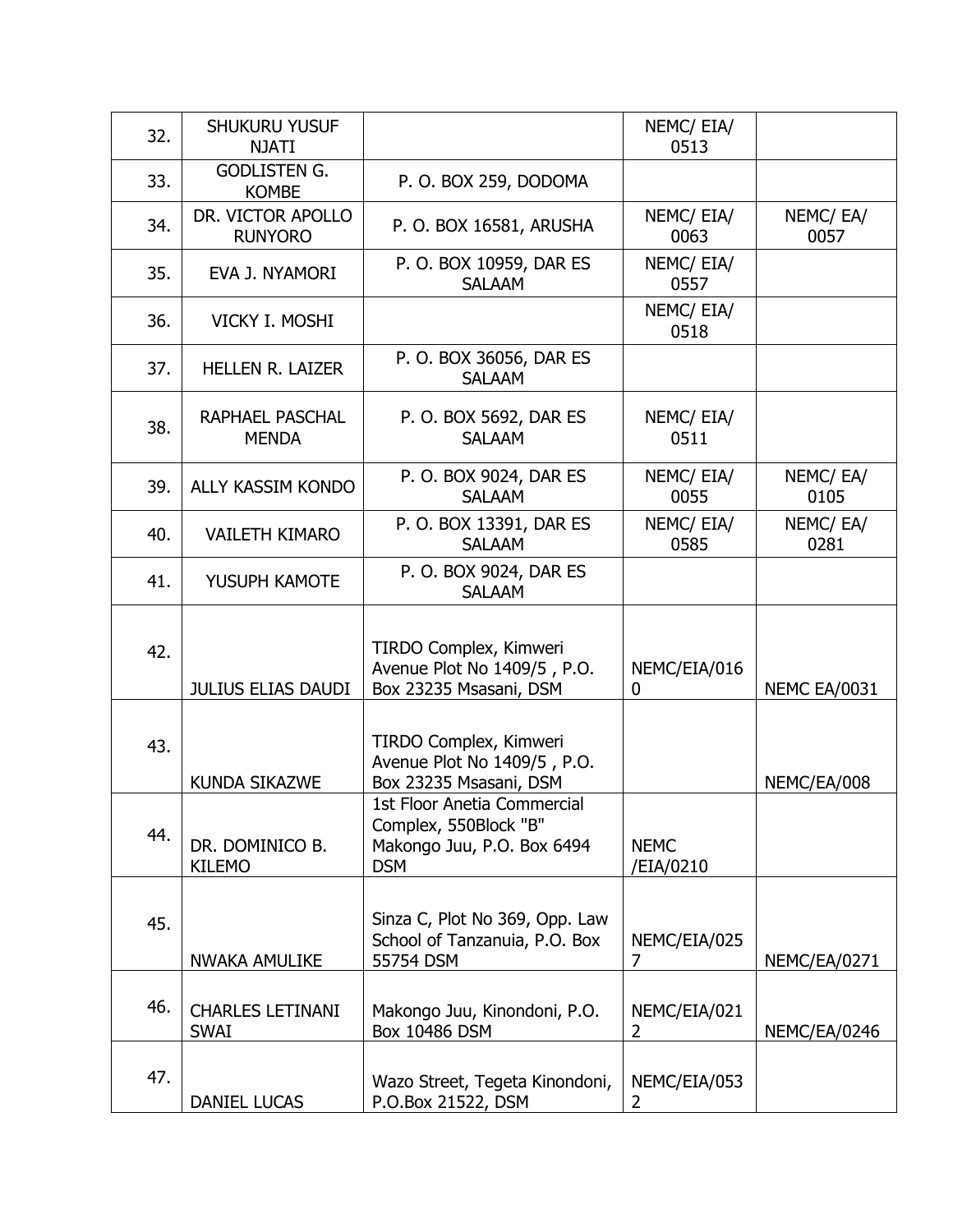| 48. |                                                                                | Kimara Temboni, Shina No. 2,                                                                     | NEMC/EIA/052                   |                     |
|-----|--------------------------------------------------------------------------------|--------------------------------------------------------------------------------------------------|--------------------------------|---------------------|
|     | <b>MARCO MCHOME</b>                                                            | P.O. Box 1303, DSM                                                                               | 9                              |                     |
| 49. | ENG. PROF.<br>MENGISENY KASEVA                                                 | Ardhi University, P.O. Box<br>35176, DSM                                                         | NEMC/EIA/018<br>$\overline{2}$ |                     |
| 50. | NYISINAELI K.<br><b>PALLANGYO</b>                                              | Bunju A. Kilungule Street                                                                        |                                |                     |
| 51. | <b>ALEX NG'ASI</b>                                                             | Nicolina Mtatatifikolo, Mbezi<br>Juu, Mbezi juuu Darajani mtaa,<br>House No. 1381 DSM            | NEMC/EIA/004<br>9              | NEMC/EA/0137        |
| 52. | <b>REBECA MAINGU</b>                                                           | Togo Tower Kinondoni Rd. P.O.<br><b>Box 14466 DSM</b>                                            | NEMC/EIA/024<br>$\overline{2}$ | NEMC/EA/0303        |
| 53. | STANLEY A. MROPE                                                               | Plot No. 308/ HSE Sinza Mori,<br>Kinondoni, P.O. Box 34780,<br><b>DSM</b>                        | NEMC/EIA/042<br>9              | NEMC/EA/0236        |
| 54. | <b>GRAYSON MDEMU</b>                                                           | Survey House, 2nd Floor,<br>University Road, Ubungo<br>Municipality, P.O. Box 373,<br><b>DSM</b> |                                |                     |
| 55. | Togo Tower Kinondoni Rd. P.O.<br><b>Box 14466 DSM</b><br><b>OJUNG LONGDARE</b> |                                                                                                  | NEMC/EIA/001                   | NEMC/EA/0083        |
| 56. | <b>GIDEON KASEGE</b><br>P. O. Box 77228, DSM                                   |                                                                                                  | NEMC/EIA/013<br>6              |                     |
| 57. | <b>ANNA STEPHEN</b><br><b>MREMI</b>                                            | Water Institute, University<br>Road, P. O. Box 35059, DSM                                        |                                |                     |
| 58. | <b>EMMANUEL JOHN</b><br><b>KESSY</b>                                           | University Road, Survey Area,<br>P. O. Box 60132, DSM                                            | NEMC/EIA/022<br>3              | NEMC/EA/0203        |
| 59. | <b>JERRYRORINS OBED</b><br><b>KOMBE</b>                                        | University Road, Survey Area,<br>P. O. Box 60132, DSM                                            |                                |                     |
| 60. | DR. MACHIBYA<br><b>MAGAYANE</b>                                                | WEMA Twins, 3rd Floor,<br>Bagamoyo Road, Basihaya<br>Area, P. O. Box 67371 DSM                   |                                |                     |
| 61. | SALUM M. AHMADI                                                                | Plot No. 122 Block C, Mtoni<br>Mtongani, p. O. box 45282,<br><b>DSM</b>                          | NEMC/EIA/049<br>9              |                     |
| 62. | <b>MENANCEJONATHAN</b>                                                         | Kisiwani road Tabata<br>Mwanachi, P. O. Box 2691,<br><b>DSM</b>                                  | NEMC/EIA/052<br>6              | <b>NEMC/EA/0295</b> |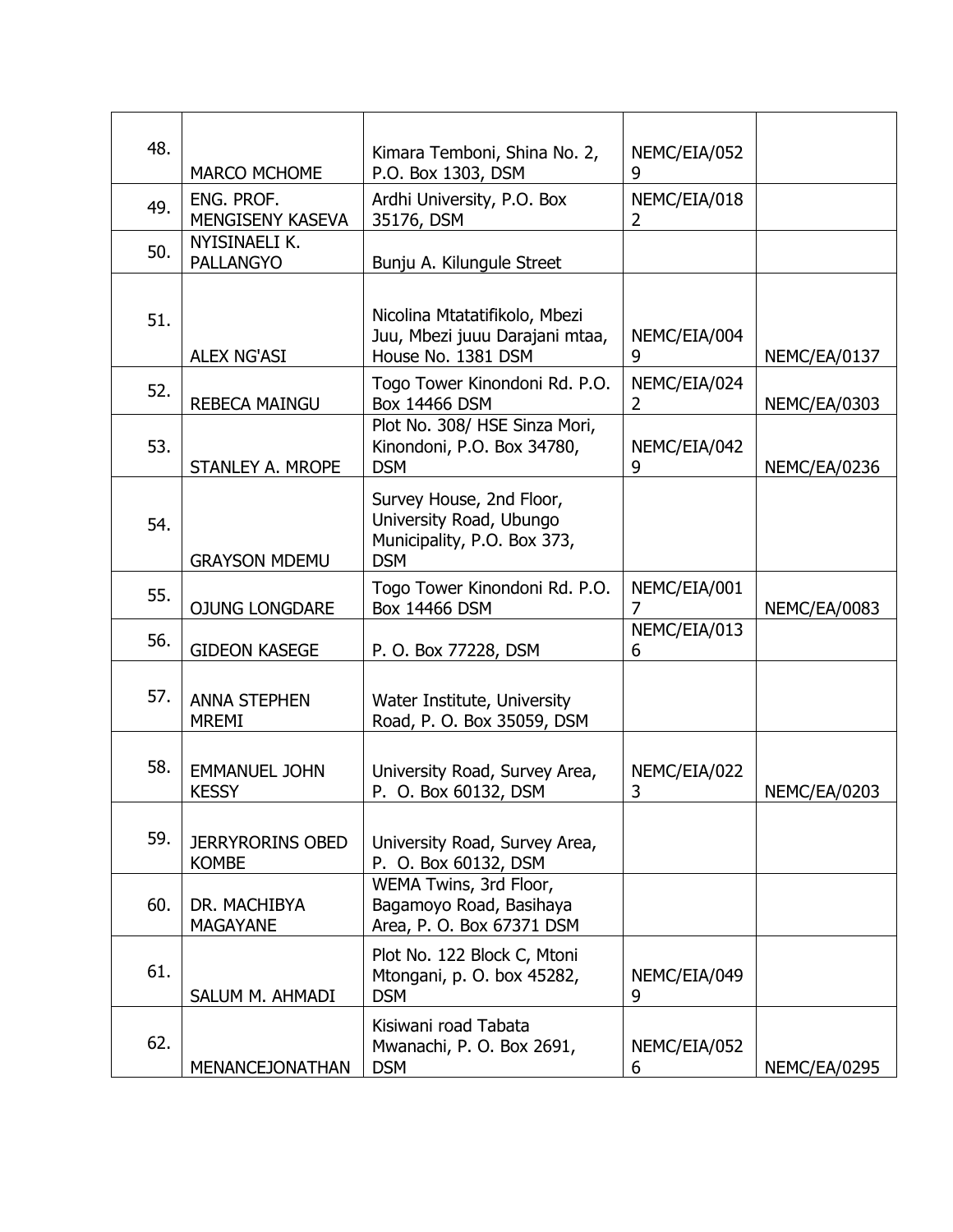| 63. |                                        | Regent estate Mikocheni, P.O.                                                        | NEMC/EIA/011      |                        |
|-----|----------------------------------------|--------------------------------------------------------------------------------------|-------------------|------------------------|
|     | BEATUS J. MBOYA                        | Box 13585 DSM                                                                        | 3                 | NEMC/EA/0051           |
| 64. | <b>GABRIEL GIBSON</b>                  | Sinza madukani, Shekilango<br>road, P. O. Box 35964, DSM                             |                   |                        |
| 65. | <b>JOSIA MOIRANA</b>                   | Oysterbay Pearl galleria, 1st<br>Floor, Plot 370, Oysterbay P. O.<br>box 77044, DSM  | NEMC/EIA/034<br>8 | NEMC/EA/0075           |
| 66. | ENG. MOSES M.<br><b>RUHOMEL</b>        | Mzinga Street, Kitunda Ward,<br>Ilala, P. O. box 33503 DSM                           | NEMC/EIA/048<br>3 |                        |
| 67. | <b>EMMANUEL PETER</b><br><b>BAYO</b>   | NHC Bldg Kibla Complex, 2nd<br>Floor, Room No. 207, P.O. box<br>1699, Arusha         |                   | EC/EE-<br>EA/2018/0003 |
| 68. | FIKIRINI MTANDIKA                      | TANESCO Training School Bldg.<br>P.O. Box 9024, DSM                                  | NEMC/EIA/023<br>3 | NEMC/EA/0159           |
| 69. | TLUWAY Q. SAPPA                        | TANESCO Training School Bldg.<br>P.O. Box 9024, DSM                                  | NEMC/EIA/038<br>6 | 5/4/2013               |
| 70. | <b>ANASTACIA</b><br><b>RWEGASILA</b>   | TANESCO Training School Bldg.<br>P.O. Box 9024, DSM                                  |                   |                        |
| 71. | ENG. RICHARD<br><b>MGABWA</b>          | TGB House, Room No. 301,<br>Mikocheni Ind. Area, P.O. Box<br>2786 DSM                | NEMC/EIA/019<br>0 | NEMC/EA/0094           |
| 72. | <b>DIONIS JULIUS</b>                   | TGB House, Room No. 301,<br>Mikocheni Ind. Area, P.O. Box<br>2786 DSM                | NEMC/EIA/030<br>2 | NEMC/EA/0146           |
| 73. | <b>KIVUMA SAID</b>                     | Ubungo, Sam Nujoma Road, P.<br>O. Box 80977 DSM                                      |                   | EC/EE-<br>EA/2018/0011 |
| 74. | MOSES PAUL MBOYA                       | Kunduchi Mtongani, Plot No.<br>2185, Block C, P. O. Box 67504,<br><b>DSM</b>         |                   | NEMC/EA/0298           |
| 75. | ENG. ISIHAKA<br><b>HAMISI</b>          | House No. 581, Plot No. 590,<br>Block F, JKT Road, Salasal A, P.<br>O. Box 32408 DSM | NEMC/EIA/034<br>0 | NEMC/EA/0165           |
| 76. | <b>ZAINAB PETER</b><br><b>KIHUNRWA</b> | P.O. Box 3491 DSM                                                                    | NEMC/EIA/027<br>1 |                        |
| 77. | DR. JACOB KIHILA                       | Mlimani Road, P.O. Box 35497,<br><b>DSM</b>                                          | NEMC/EIA/240      | NEMC/EA/252            |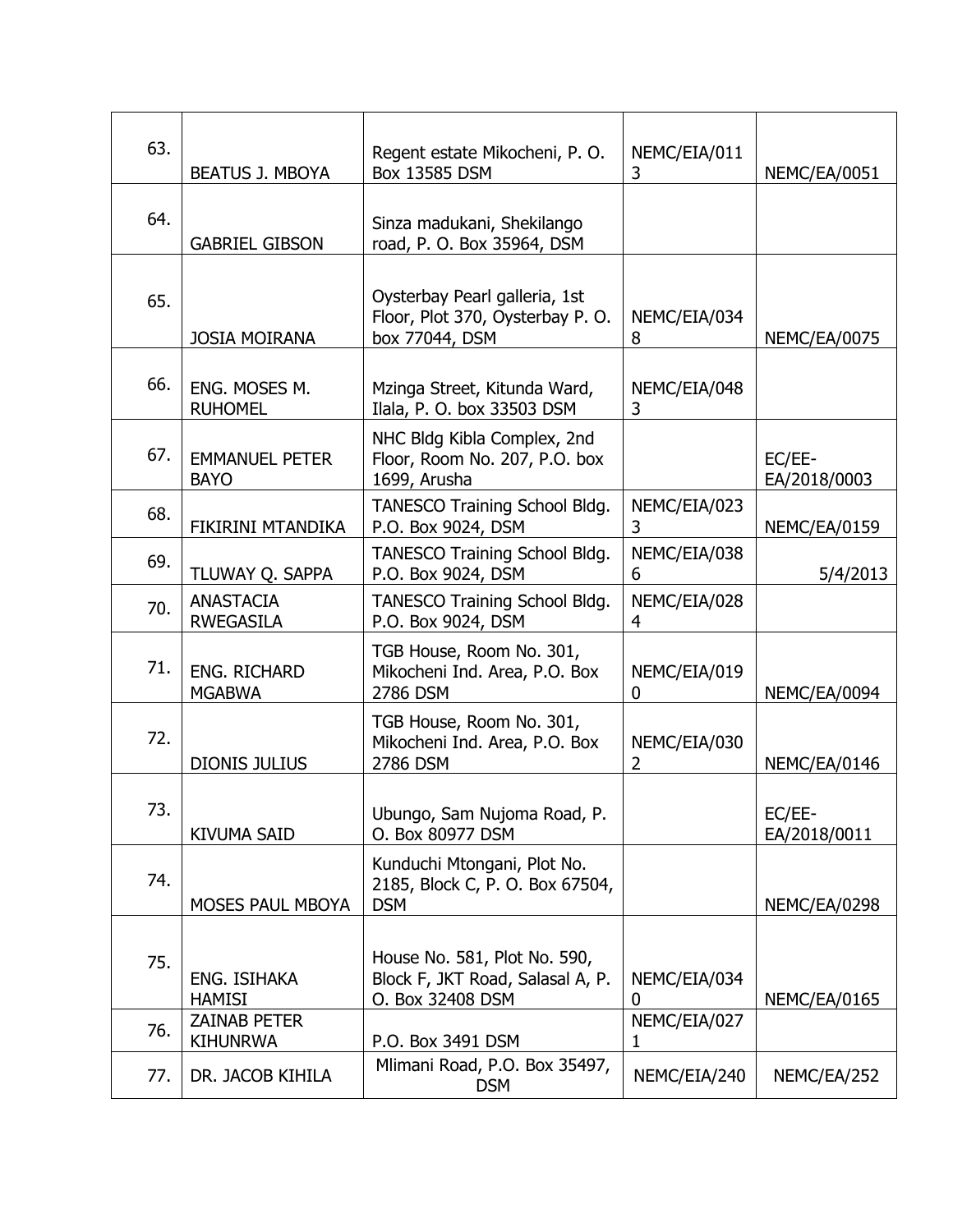| 78. | <b>ANDREW LAZARO</b>                 | Plot No. 957, Mlalakuwa Kawe,<br>P.O. Box 53, DSM                                 | EC/EE-<br>EIA/2018-0002 |               |
|-----|--------------------------------------|-----------------------------------------------------------------------------------|-------------------------|---------------|
| 79. | <b>HAPPINESS</b><br><b>MBEPERA</b>   | Plot No. 45, House No. 3 Near<br>TIGO HQKijitonyama P.O. Box<br>13227 DSM         | NEMC/EIA/045<br>5       |               |
| 80. | <b>MARKO MBONEA</b><br><b>KIDIKA</b> | Mikanjuni "A" Mtaa, Mabawa<br>Ward House No. 478, P.O. Box<br>6067 Tanga          | NEMC/EIA/028<br>4       | NEMC/EA/0037  |
| 81. | EDWARD RUHINDA                       | Ardhi University, School of Env.<br>Sci and Tech. Box 35176 DSM                   |                         |               |
| 82. | ADDO MICHAEL<br><b>NDIMBO</b>        | Ardhi University, School of Env.<br>Sci and Tech. Box 35176 DSM                   |                         |               |
| 83. | <b>JONAS GERVAS</b>                  | Ardhi University, School of Env.<br>Sci and Tech. Box 35176 DSM                   | NEMC/EIA/054            |               |
| 84. | PROF. RUBHERA RAM<br><b>MATO</b>     | Ardhi University, School of Env.<br>Sci and Tech. Box 35176 DSM                   | NEMC/EIA/000<br>9       | NEMC/EA/0005  |
| 85. | DAVID EFREM PETER<br><b>NGULA</b>    | Plot 451, Block G House No. 7,<br>Mbezi Beach, hekima Street<br>P.O. Box 3238 DSM | NEMC/EIA/021<br>4       | NEMC/EA/0110  |
| 86. | <b>FAUSTINE MBILINYI</b>             | P.O. Box 815 Mbeya                                                                | NEMC/EIA/044            |               |
| 87. | DEOGRATIUS LYIMO                     |                                                                                   | EC/EE-<br>EIA/2018/0006 |               |
| 88. | ELIUD MWAMBOPE                       | P.O. Box 4604 Mbeya                                                               | NEMC/EIA/056<br>3       | NEMC/EIA/0563 |
| 89. | <b>GEORGE M. SANGU</b>               | Mikocheni Light Industrial Area<br>P. O. Box 35631 DSM                            |                         |               |
| 90. | <b>ALEX CHAMBI</b>                   | Mikocheni Light Industrial Area<br>P. O. Box 35631 DSM                            |                         |               |
| 91. | <b>ANSELM SILAYO</b>                 | Mikocheni Light Industrial Area<br>P. O. Box 35631 DSM                            |                         |               |
| 92. | BERNADINA KELVIN                     | Mikocheni Light Industrial Area<br>P. O. Box 35631 DSM                            |                         |               |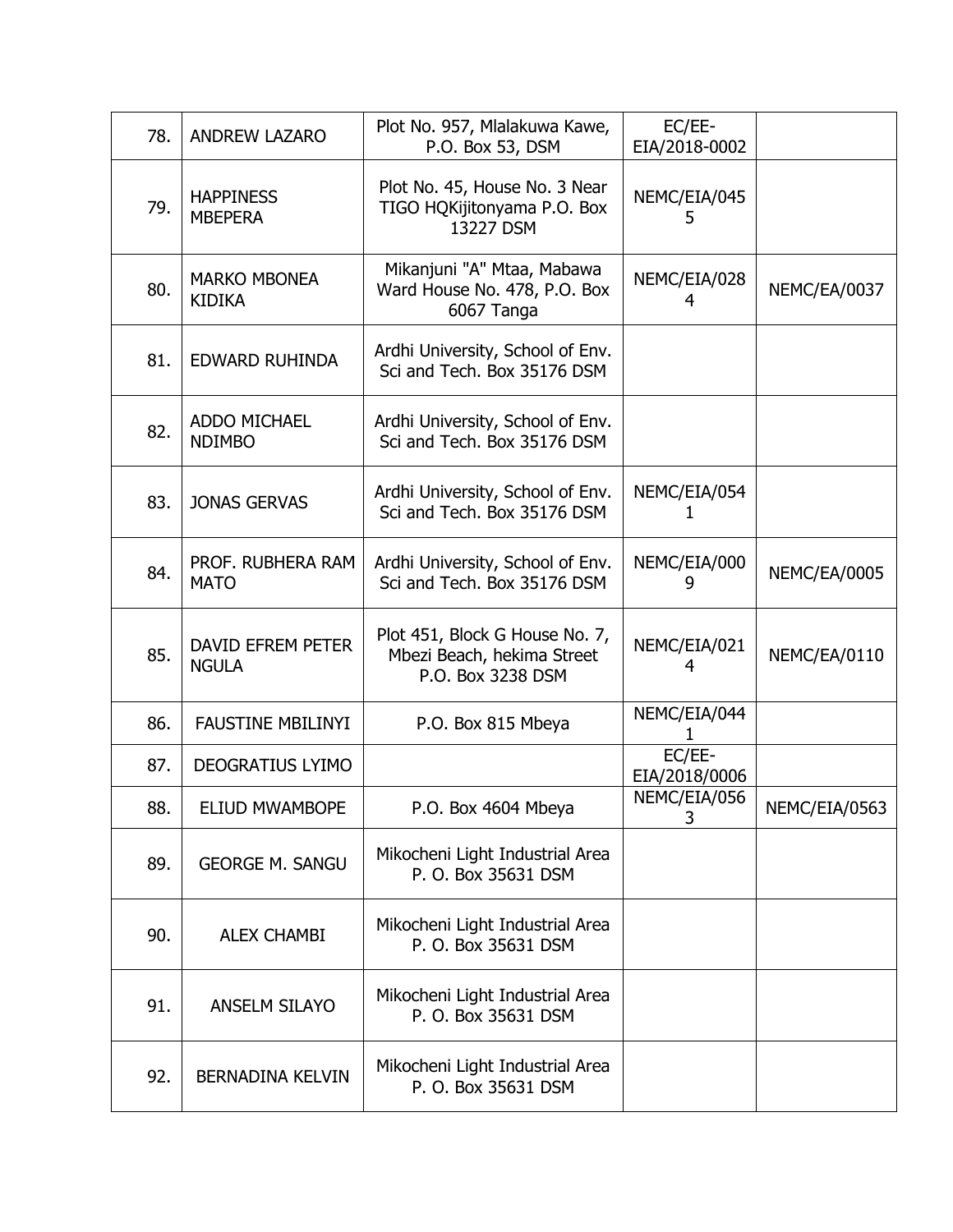| 93.  | DR. FADHILA<br><b>KHATIBU</b>       | Plot No. 166, Block 1, Mtoni<br>Kijijichi, Mgeninani Ward,<br>Temeke Municipality P.O. Box<br>35176 DSM | NEMC/EIA/056<br>8              |                      |
|------|-------------------------------------|---------------------------------------------------------------------------------------------------------|--------------------------------|----------------------|
| 94.  | <b>GEORGE J. KIMARO</b>             | Plot No. 887 Sinza A, P.O. Box<br>31121 DSM                                                             | NEMC/EIA/004<br>$\overline{2}$ | NEMC/EA/0121         |
| 95.  | <b>COLLETA KYAITELA</b>             | Mbezi Luis P.O. Box 35670 DSM                                                                           | NEMC/EIA/029<br>8              | <b>NEMC/ EA/0144</b> |
| 96.  | <b>ENG. SAMWEL</b><br><b>ZAKAYO</b> | Josam House, Plot No. 16<br>Block B. Coca Cola road,<br>P.O.Box 36086                                   | NEMC/EIA/000<br>8              |                      |
| 97.  | PROF. JAMIDU H.Y.<br><b>KATIMA</b>  | National Housing Ubungo, P.O.<br>Box 32312                                                              | NEMC/EIA/000<br>4              | NEMC/EA/0088         |
| 98.  | ZAINAB J. KATIMA                    | National Housing Ubungo, P.O.<br>Box 32312                                                              | NEMC/EA/0182                   | NEMC/EA/0182         |
| 99.  | MWAJUMA NURU                        | National Housing Ubungo, P.O.<br>Box 32312                                                              | NEMC/EIA/039<br>$\mathbf 0$    | NEMC/EA/0173         |
| 100. | SAADA K. JUMA                       | National Housing Ubungo, P.O.<br>Box 32312                                                              | NEMC/EIA/000<br>5              | NEMC/EA/0098         |
| 101. | FRIDA GODWIN                        | Maji House Plot No. 49, Bahari<br>Beach, P.O. Box 4218 DSM                                              | NEMC/EIA/014<br>4              |                      |
| 102. | <b>MARIAM MBWANA</b>                | <b>Box 19877 DSM</b>                                                                                    | NEMC/EIA/043<br>4              |                      |
| 103. | RONALD R. R.<br><b>KOMANGA</b>      | Ministry of Agriculrure, P.O. Box<br>2186 Dodoma                                                        |                                | NEMC/EA/0178         |
| 104. | <b>ESTHER MNZAVA</b>                | Lumumba Street/Morogoro<br>Road, 3rd Floor, Plot No. 13,<br>Block 65 Ilala, DSM                         | NEMC/EIA/032<br>4              |                      |
| 105. | <b>HARUNA MAULIDI</b>               | Lumumba Street/Morogoro<br>Road, 3rd Floor, Plot No. 13,<br>Block 65 Ilala, DSM                         | NEMC/EIA/033<br>6              | NEMC/EA/0256         |
| 106. | <b>EMMANUEL E. HANAI</b>            | IRA, UDSM Box 35097 DSM                                                                                 | NEMC/EIA/003<br>1              | NEMC/EA/0013         |
| 107. | ANNA MARIA SIMON                    | Benjamin Mkapa Pension<br>Towers, P.O. Box 2774 DSM                                                     | NEMC/EIA/040<br>$\overline{2}$ |                      |
| 108. | <b>HAIKAEL RAPHAEL</b>              | Makongo Juu, CCM Area, P.O.<br>Box 42500 DSM                                                            | NEMC/EIA/045<br>1              |                      |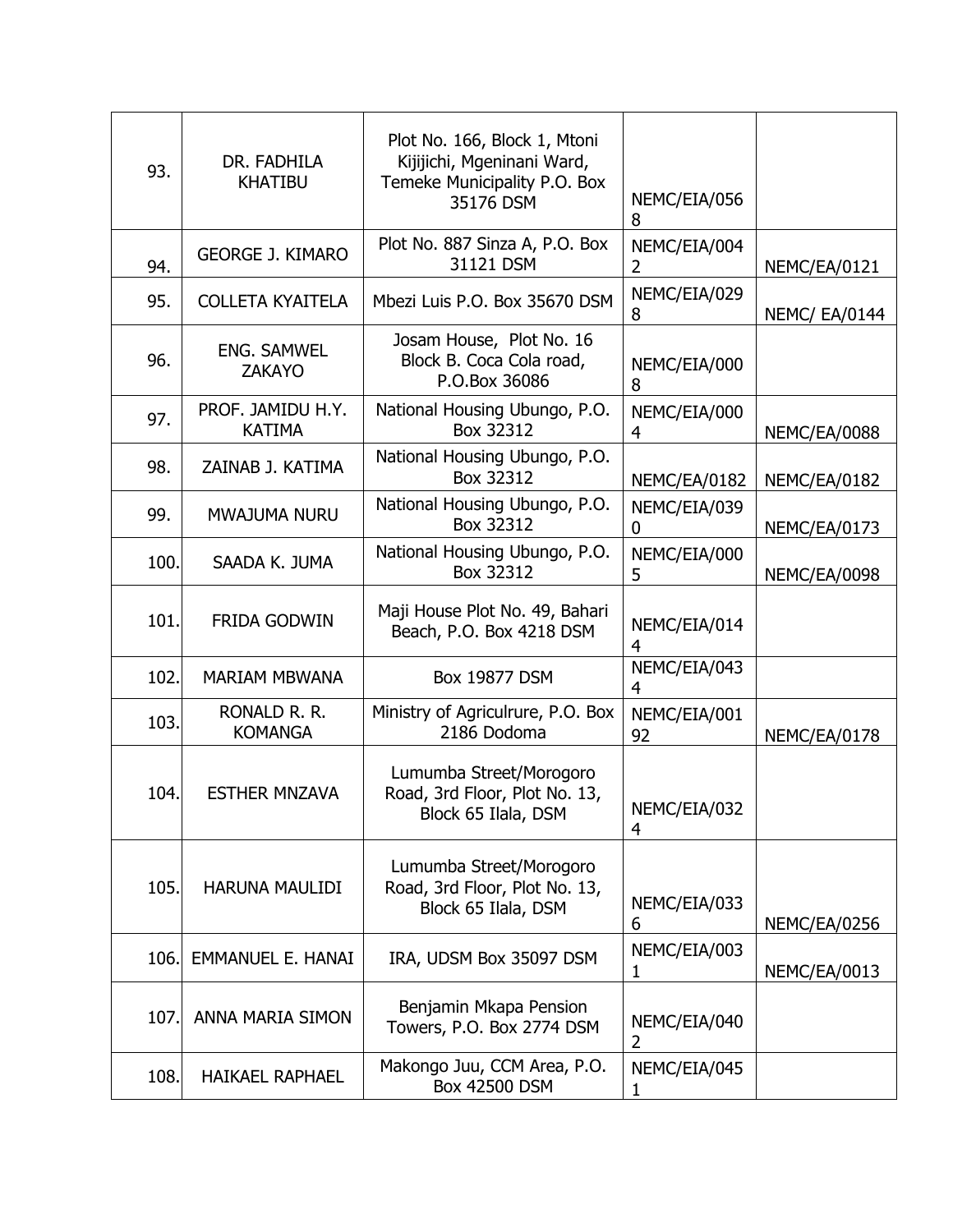| 109. | <b>REMIGIUS</b><br><b>RUSHOMERA</b>       | National Irrigation Commision,<br>P.O. Box 6668 DSM                         | NEMC/EIA/018<br>9 |              |
|------|-------------------------------------------|-----------------------------------------------------------------------------|-------------------|--------------|
| 110. | <b>EDITH DERICK</b><br><b>MBENZENDOLE</b> | Maji House Plot No. 49, P. O<br>Box 95843 DSM                               | NEMC/EIA/000<br>1 |              |
| 111. | <b>ROBERT DAMIAN</b><br><b>LUBUVA</b>     | P.O. Box 13353 DSM                                                          | NEMC/EIA/057<br>6 |              |
| 112. | <b>KASHIMBI JUMA</b><br><b>KIHARA</b>     | <b>UDOM College of Humanities</b><br>P.O. Box 395 Dodoma                    | <b>EIA</b>        |              |
| 113. | <b>ARISTIDES MEDARD</b>                   | Ibacon House, Ikungi Street,<br>Kinondoni B P.O. Box 33914<br><b>DSM</b>    | <b>EIA</b>        | EA           |
| 114. | MUGANYIZI SELIUDI                         | Ibacon House, Ikungi Street,<br>Kinondoni B P.O. Box 33914<br><b>DSM</b>    | NEMC/EIA/048<br>6 |              |
| 115. | <b>GODLOVE</b><br><b>MWAMSOJO</b>         | P.O.Box 885 Kigoma                                                          | NEMC/EIA/014<br>8 | NEMC/EA/0068 |
| 116. | <b>GODLISTEN ELIAONA</b>                  | Plot No. 92, House No. 20,<br>Warioba Street, Mikocheni B,<br>Box 2820, DSM | NEMC/EIA/023<br>9 | NEMC/EA/0123 |
| 117. | AMINA RAJABU                              | TANESCO Training School Bldg.<br>P.O. Box 9024, DSM                         | <b>EIA</b>        |              |
| 118. | YUVENALI DANIEL<br><b>MABULI</b>          | Maji House, Bahari Beach P.O.<br><b>Box 4218 DSM</b>                        | NEMC/EIA/013<br>8 |              |
| 119. | <b>KUMBUKA MUNISHI</b>                    |                                                                             | NEMC/EIA/016<br>3 | NEMC/EA/0076 |
| 120. | <b>YOUZE ORGENESS</b><br><b>MNGUU</b>     | IRDP, Miyuji Ward, P.O. Box<br>138 Dodoma                                   | NEMC/EIA/003<br>6 |              |
| 121. | DR. AUGUSTINE<br><b>MWAKIPESILE</b>       | <b>UDOM College of Humanities</b><br>P.O. Box 395 Dodoma                    | <b>EIA</b>        |              |
| 122. | <b>VALERIAN MELLA</b>                     | P.O. Box 70308 DSM                                                          |                   | NEMC/EA/0181 |
| 123. | ARBOGASTI ISIDORI<br><b>KANUTI</b>        | Ardhi University                                                            | NEMC/EIA/040<br>3 |              |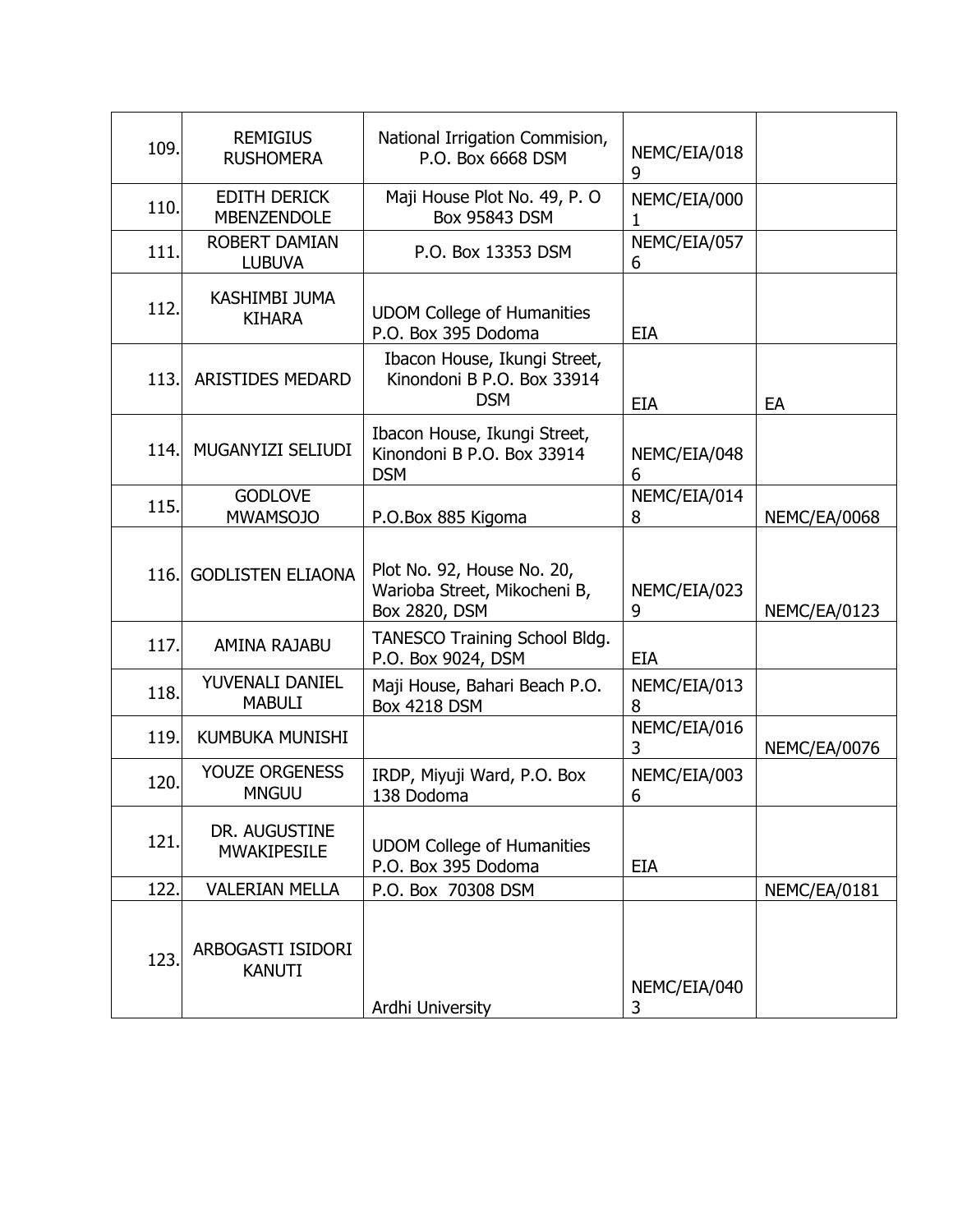| 124. | <b>ROSE MAYOMBE</b>                           | P.O. Box 167 DSM                                                                     | NEMC/EIA/050<br>3 | NEMC/EA/0274 |
|------|-----------------------------------------------|--------------------------------------------------------------------------------------|-------------------|--------------|
| 125. | <b>MESHACK OSIAH</b>                          | P. O. BOX 11032 DAR ES<br><b>SALAAM</b>                                              | NEMC/EIA/036<br>4 | NEMC/EA/0164 |
| 126. | DR. LUGANO<br><b>WILSON</b>                   | P.O.Box 22125 Sam Nujoma<br>Road, DSM                                                | NEMC/EIA/024<br>9 |              |
| 127. | MOHAMED ALLY                                  | P. O. BOX 104404, DAR ES<br><b>SALAAM</b>                                            |                   |              |
| 128. | <b>ALLY SULTAN</b>                            | Plot No. 66/42, Ungoni Kipande<br>Street, P. O. Box 104404 DSM                       |                   |              |
| 129. | <b>SIMON</b><br>NYAKIRANG'ANI<br><b>NZAGI</b> | P.O. Box 10690 Mwanza                                                                |                   |              |
| 130. | JOFTA M. TIMANYWA                             | Majumba Sita, Segerea Road,<br>Njiapanda ya Segerea, P.O. Box<br>18036, Ukonga Ilala |                   |              |
| 131. | PROF. ABIUD<br><b>KASWAMILA</b>               | Plot 1-3, Block 1, Hospital<br>Street, House No. 27 Dodoma                           |                   |              |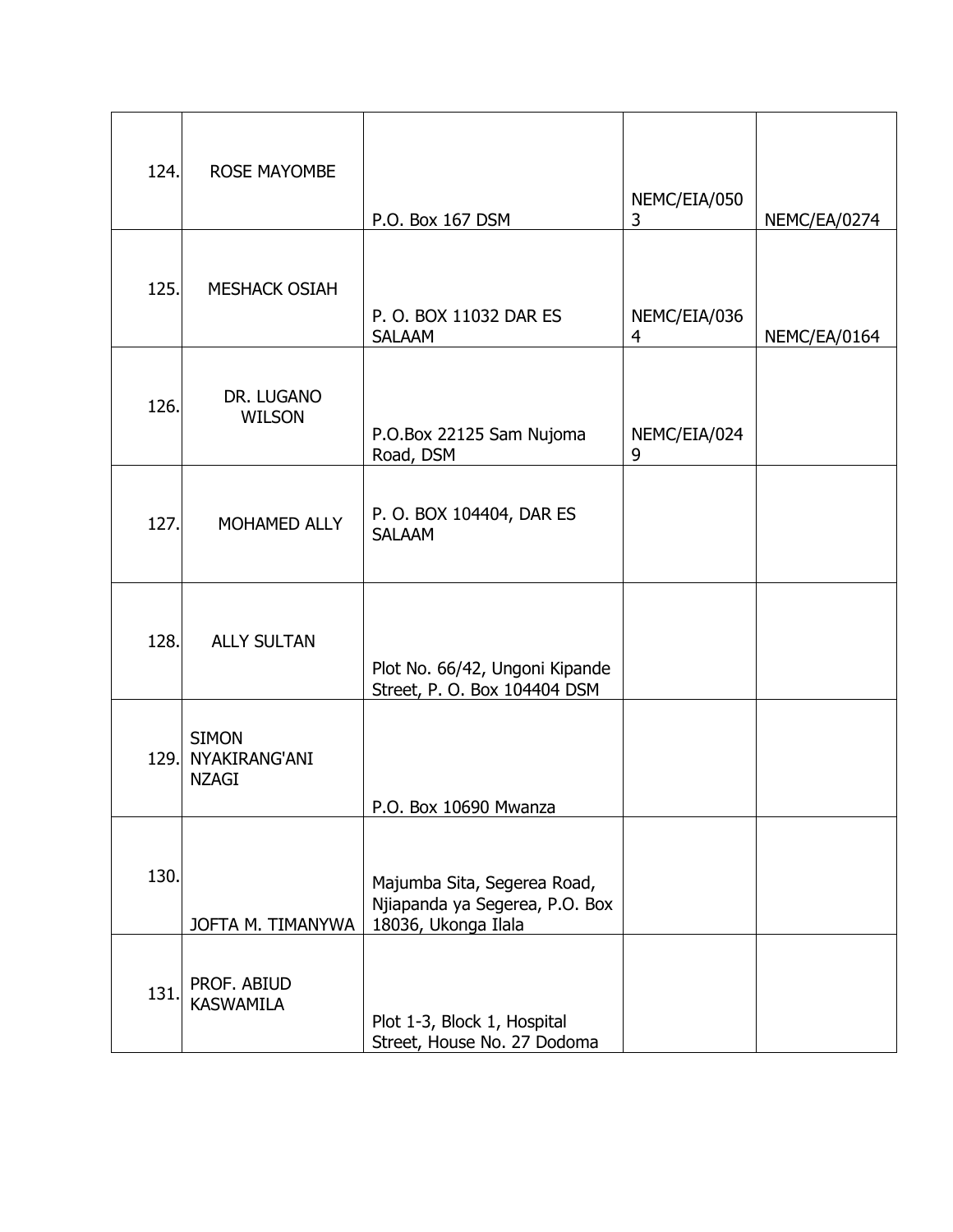| 132. LEONARD THEOPHIL |                            |              |  |
|-----------------------|----------------------------|--------------|--|
|                       | P.O.Box 519, Dar es salaam | NEMC/EIA/024 |  |

# **LIST OF FIRMS OF ENVIRONMENTAL EXPERTS THAT HAVE INCOMPLETE INFORMATION ON THE UPDATED REGISTER**

| S/N            | <b>NAME</b>                                               | <b>DIRECTORS</b>                                      | <b>PHYSICAL</b><br><b>ADDRESS</b>                                                     | <b>EIA REG.</b><br><b>NUMBER</b> | EA REG.<br><b>NUMBER</b> |
|----------------|-----------------------------------------------------------|-------------------------------------------------------|---------------------------------------------------------------------------------------|----------------------------------|--------------------------|
| $\mathbf{1}$   | <b>KNK</b><br><b>ENVIRONMENTAL</b><br><b>CONSULT LTD</b>  | MR. EDWARD<br>PAUL KIRINGO                            | P.O.BOX<br>18159, ILALA,<br>DAR ES<br><b>SALAAM</b>                                   |                                  |                          |
| $\overline{2}$ | <b>HARMONIC</b><br><b>BIOSPHERE</b><br><b>COMPANY LTD</b> | <b>MISS LINDA</b><br><b>MADETE</b>                    | P.O.BOX<br>106034 DAR<br><b>ES SALAAM</b>                                             |                                  |                          |
| 3              | <b>KIMSONS</b><br><b>LIMETED</b>                          | NANAI K. NANAI                                        | P.O.BOX<br>36150, DAR ES<br><b>SALAAM</b>                                             | NEMC/EIA/<br>0028                |                          |
| 4              | <b>RESOURCES</b><br><b>INSIGHT</b><br><b>CONSULTANCY</b>  | JOSEPH G.<br><b>LUMEYA</b>                            | P.O.BOX<br>1699 ARUSHA                                                                |                                  |                          |
| 5              | <b>CEM CONSULT</b><br><b>LIMITED</b>                      | Eng, haji rehani,<br>Fikirini Mkali &<br>Fatuma Msuya | Sinza B 545,<br>Mashujaa<br>Street, Sinza<br>Palestina, P.O.<br><b>Box 2584 DSM</b>   |                                  |                          |
| 6              | <b>EWM CONSULT</b><br>(T) Ltd                             | Eng.Sam<br>Shemshanga &<br>Deus D. Nshange            | <b>EWM Consult</b><br>Office,<br>Nanenane,<br>Tungi road<br>P.O. Box 6008<br>Morogoro |                                  |                          |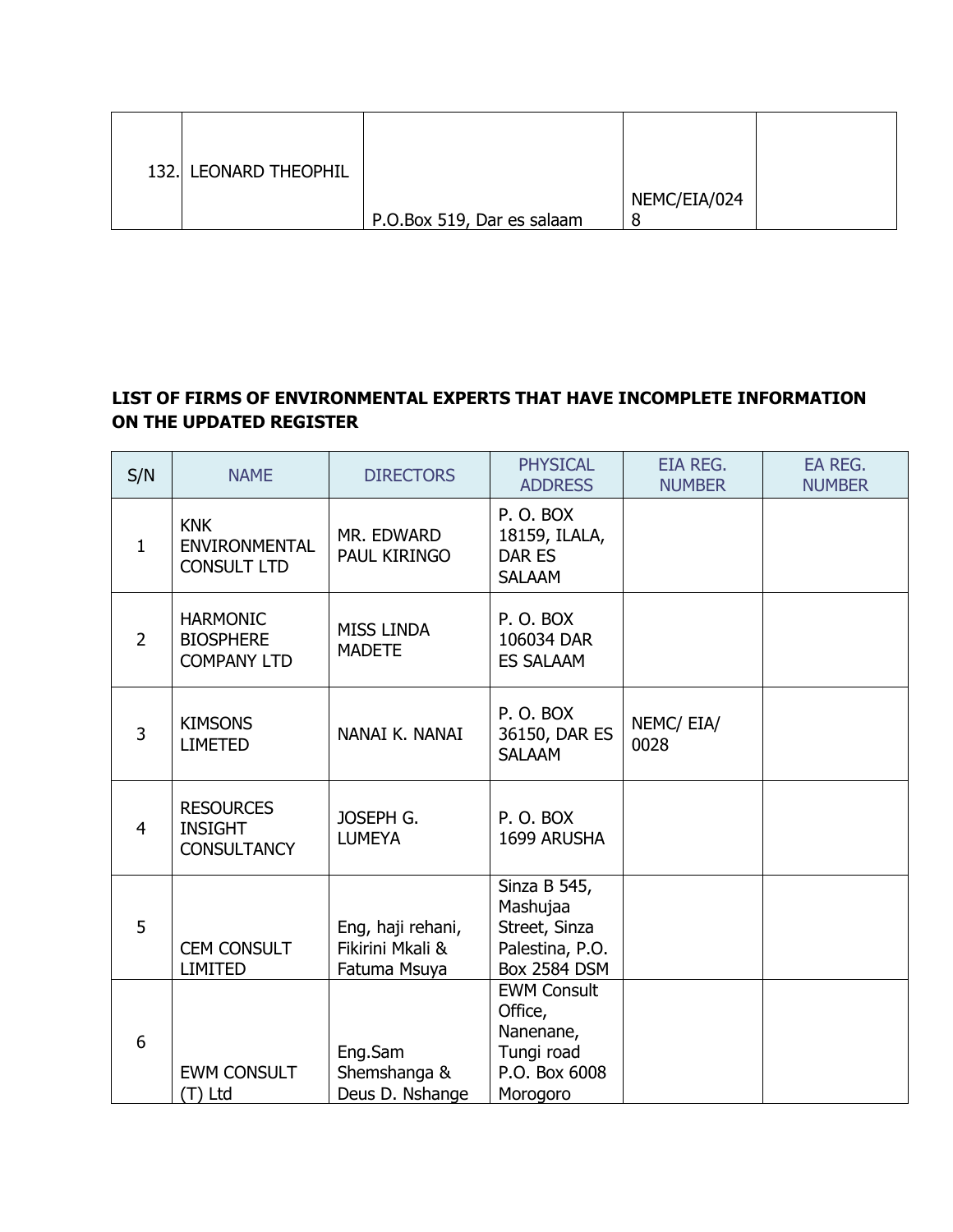|                |                                             |                    | PLOT NO 329,              |               |              |
|----------------|---------------------------------------------|--------------------|---------------------------|---------------|--------------|
|                |                                             |                    | <b>BLOCK A</b>            |               |              |
| $\overline{7}$ | <b>WEGS</b>                                 | Timothy G. Maeda   | Ngaresero                 |               |              |
|                | <b>CONSULTANTS</b>                          | and Patricia Ann   | Area, Arumeru             |               |              |
|                | <b>LTD</b>                                  | <b>McCauley</b>    | District, Arusha          |               |              |
|                |                                             |                    | Josam House,              |               |              |
|                |                                             |                    | Plot No. 16,<br>Coca Cola |               |              |
| 8              | MOJ & E<br><b>ENVIRONMENTAL</b>             |                    | Road,                     |               |              |
|                | <b>ENGINEERING</b>                          | Eng. Prof.         | Mikocheni,                |               |              |
|                | <b>CONSULTANCY</b>                          | Mengiseny Kaseva   | P.O. Box                  |               |              |
|                | CO. LTD                                     | & Dialista Kirenga | 35809 DSM                 | NEMC/EIA/0060 |              |
|                |                                             |                    | House No.                 |               |              |
|                |                                             |                    | 581, Plot No.             |               |              |
|                |                                             |                    | 590, Block F,             |               |              |
| 9              |                                             |                    | JKT Road,                 |               |              |
|                |                                             | Eng Isihaka Hamisi | Salasal A, P.O.           |               |              |
|                | AFRIENVIRONME                               | & Nicholaus Sloo   | Box 32408                 |               |              |
|                | NT LIMITED                                  | Tibyabo            | <b>DSM</b>                |               |              |
|                |                                             |                    |                           |               |              |
|                |                                             |                    |                           |               |              |
| 10             |                                             |                    | Mbezi Luis P.O.           |               |              |
|                | COLMAS CO. LTD                              | Colleta Kyaitela   | Box 35670,<br><b>DSM</b>  | <b>EIA</b>    |              |
|                |                                             | Omari M.           |                           |               |              |
|                |                                             | Washure,           | Plot 38/34                |               |              |
|                |                                             | Remigius I.        | <b>Block No. 368,</b>     |               |              |
| 11             |                                             | Rushomera &        | Changanyikeni,            |               |              |
|                | <b>KORR CONSULT</b>                         | Ronald R.          | P.O. Box                  |               |              |
|                | <b>LIMITED</b>                              | Komanga            | 10538 DSM                 | NEMC/EIA/     | NEMC/EA/0014 |
|                |                                             |                    |                           |               |              |
|                |                                             |                    |                           |               |              |
| 12             |                                             |                    |                           |               |              |
|                | <b>MTL CONSULTING</b><br><b>COMPANY LTD</b> |                    | P.O. BOX<br>77894 DSM     | NEMC/EIA/0031 |              |
|                |                                             |                    | Plot No. 2                |               |              |
|                |                                             |                    | <b>Togo Street</b>        |               |              |
| 13             |                                             |                    | Kinondoni, P.             |               |              |
|                | <b>ARMS ON</b>                              |                    | O. Box 19877              |               |              |
|                | <b>ENVIRONMENT</b>                          | Abubakar Rajabu    | <b>DSM</b>                | EIA           |              |
|                |                                             |                    | Ibacon House,             |               |              |
|                | SAFE WORK &                                 |                    | Ikungi Street,            |               |              |
| 14             | <b>ENVIRONMENT</b>                          |                    | Kinondoni "B"             |               |              |
|                | <b>CONSULTANTS</b>                          | Aristides Medard & | BOX 33914                 |               |              |
|                | <b>LIMITED</b>                              | Muganyizi Seliudi  | <b>DSM</b>                | NEMC/EIA/0099 | EA           |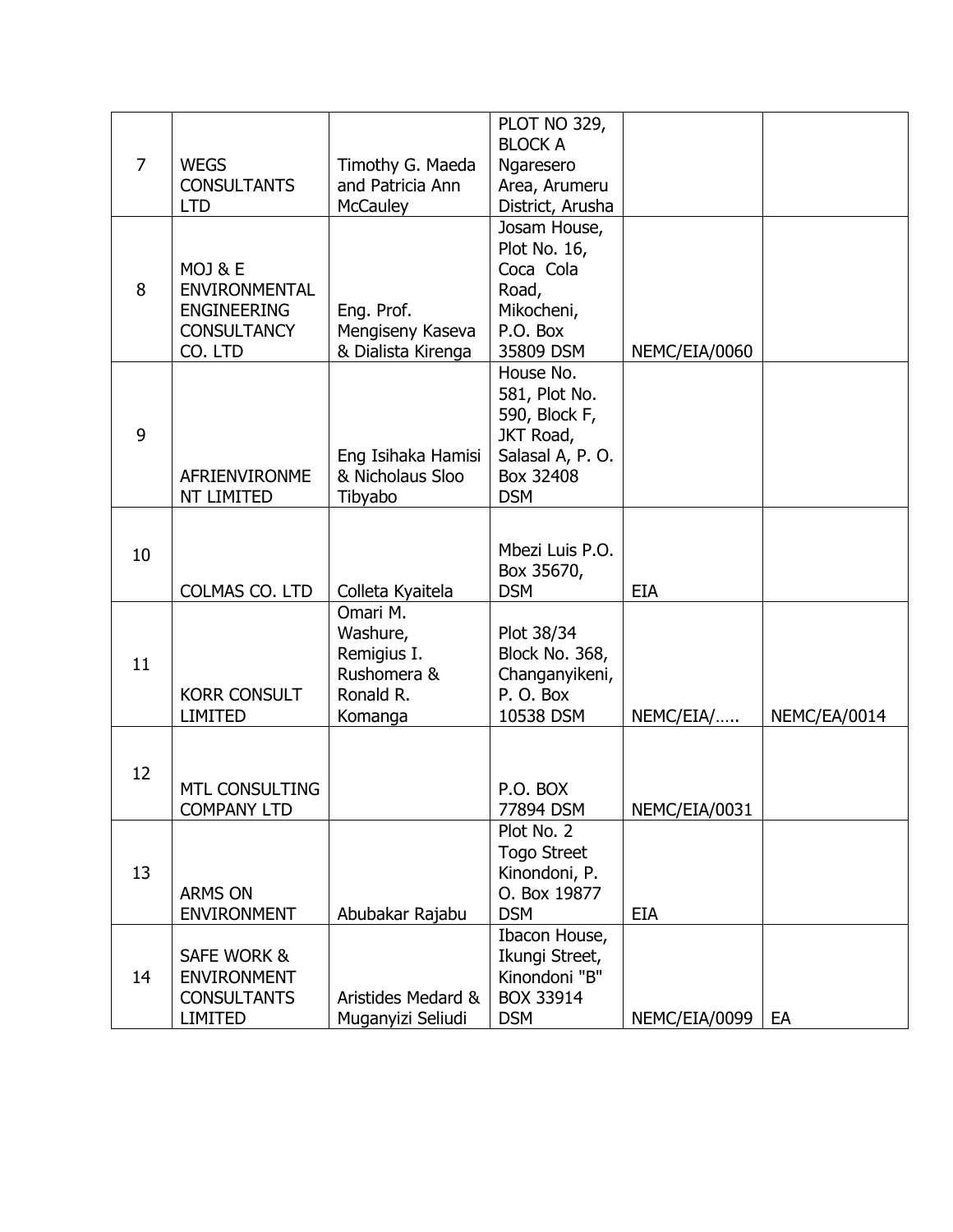| 15 | <b>MANOS ENVIR &amp;</b><br><b>CONSTRUCTION</b><br><b>SERVICES</b><br><b>ENGINEERING</b><br><b>LIMITED</b> | Maweta N. Michael<br>& Frank Kiunga            | Plot No. 369,<br>Sinza C,<br>Ubungo,<br>Opposite Law<br>School of<br>Tanzania | NEMC/EIA/0011<br>3 | NEMC/EA/0003 |
|----|------------------------------------------------------------------------------------------------------------|------------------------------------------------|-------------------------------------------------------------------------------|--------------------|--------------|
| 16 | <b>MINING AND</b><br><b>ENVIRO CONSULT</b><br>(T) LTD                                                      | Arbogast Kanuti &<br>Benjamin Ndatwa           | P.O. Box<br>72930 DSM                                                         | NEMC/EIA/0062      |              |
| 17 | <b>ENV SERVICES</b><br><b>LTD</b>                                                                          | Dr. Lugano Wilson                              | NEMC/EIA/024<br>9                                                             |                    |              |
| 18 | <b>ENVIA T. LIMITED</b>                                                                                    | <b>GEORGE P.</b><br><b>MUGUSI</b>              | P.O.BOX<br>75306 DAR ES<br><b>SALAAM</b>                                      | NEMC/EIA/0010<br>6 |              |
| 19 | MANJIA ONE (T)<br><b>LTD</b>                                                                               | <b>JACKSON M</b><br><b>LYIMO</b>               | P.O.BOX<br>3930 DAR ES<br><b>SALAAM</b>                                       |                    | NEMC/EA/1116 |
| 20 | <b>ENVIRONMENTAL</b><br><b>CONSULTING</b><br><b>SERVICES LTD</b>                                           | Beatus J. Mboya<br>and Winfrida<br>Kimaro      | Regent estate<br>Mikocheni, P.<br>O. Box 13585<br><b>DSM</b>                  | NEMC/EIA/0083      |              |
| 21 | <b>ECO ASSOCIATES</b><br>(T) LTD                                                                           | Erneus Kaijage &<br>Jofta Timanywa             | Kipawa, P. O.<br>Box 18036<br><b>DSM</b>                                      |                    |              |
| 22 | <b>CITY PLAN</b><br><b>CONSULTANTS</b><br>(T) LTD                                                          | Dr. Juma<br>Mohamed & Yassin<br>Abraham Mringo | Mlimani Tower.<br>8th Floor, Sam<br>Nujoma Road,<br>P.O. Box<br>72235, DSM    | NEMC/EIA/0073      |              |